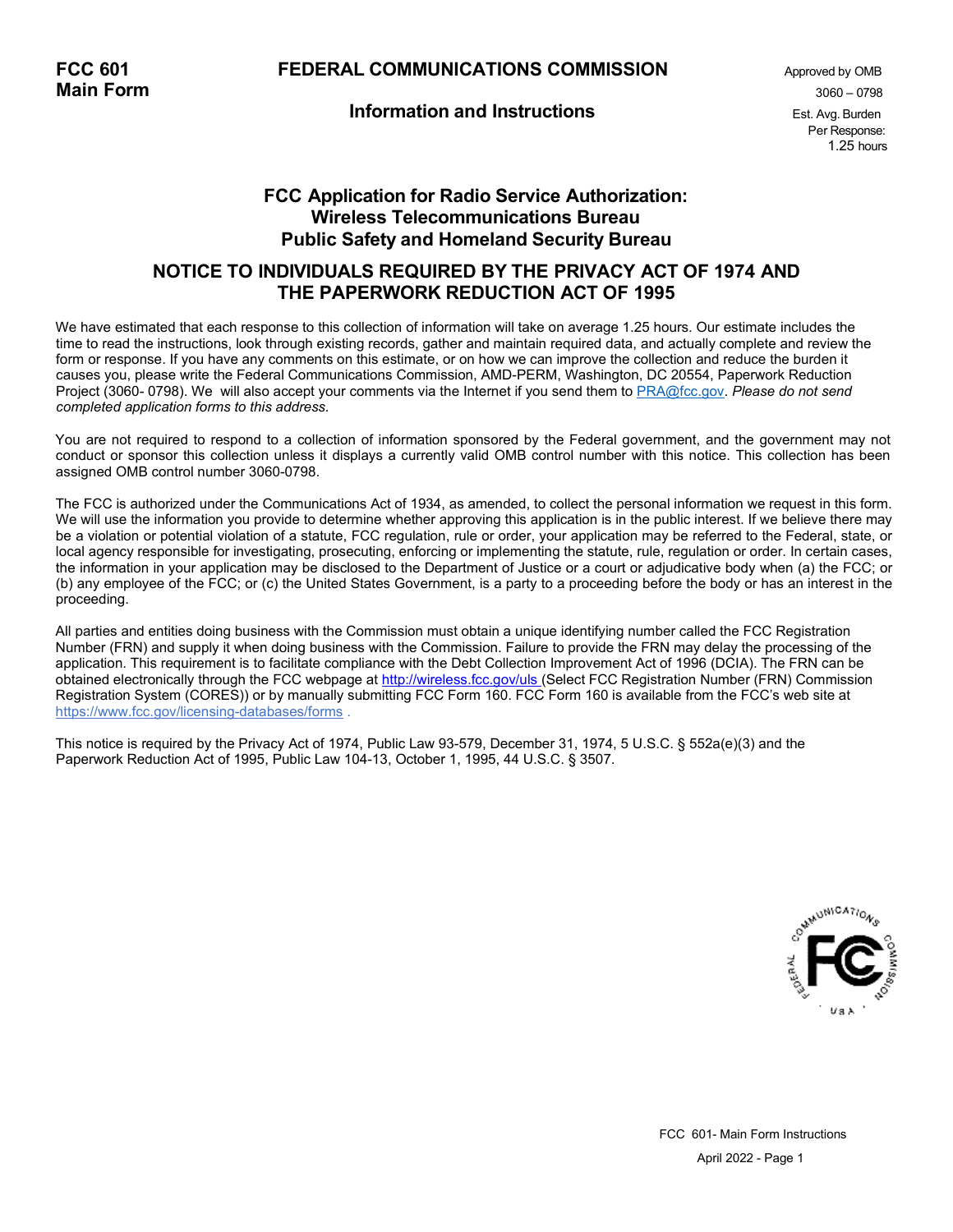# **Overview Purpose of Form**

Form FCC 601 is a multi-purpose form. It is used to apply for an authorization to operate radio stations, amend pending applications, modify existing licenses, and perform a variety of other miscellaneous transactions in Telecommunications Bureau (WTB) radio services and/or the Public Safety and Homeland Security Bureau (PSHSB) radio services. The WTB radio services that use this form include Public Mobile Services, Personal Communications Services, General Wireless Communications Services, Private Land Mobile Radio Services, Broadcast Auxiliary Services, Broadband Radio Services, Educational Radio Services, Fixed Microwave Services, Maritime Services (excluding ships), and Aviation Services (excluding aircraft).

The purpose of this form is to collect data pertaining to the proposed request. This data is used by the FCC to determine whether the public interest would be served by a grant of the request.

#### **Introduction**

Form FCC 601 is a multi-part form comprising a main form and several optional schedules. Each application, amendment, modification, or other request must contain only one Main Form (pages 1 through 4) but may contain as few or as many of the optional schedules as necessary.

#### **Main Form**

The purpose of the Main Form is to obtain information sufficient to identify the filer, establish the filer's basic eligibility and qualifications, classify the filing, and determine the nature of the proposed service. The Main Form also contains the required certifications and signature block. The Main Form is required for every application filed on Form FCC 601, including Modification and Amendment. (Note: The FCC Registration Number must be completed on the Main Form for all purposes.)

#### **Schedules**

The purposes of the optional schedules are as follows:

#### **Schedule A**

The Schedule for Changes Affecting Multiple Call Signs or File Numbers is used to submit global changes to items on the FCC 601 Main Form that affect either multiple call signs or multiple file numbers.

#### **Schedule B**

The Schedule for Geographically Licensed Services is used to apply for the required license authorization when the Applicant has been determined to be the winning bidder at the close of an FCC auction.

#### **Schedule C**

[Reserved for future use]

#### **Schedule D**

The Schedule for Station Locations and Antenna Structures is used to supply technical information for all transmit station locations (including Fixed, Mobile, Temporary Fixed, and 6.1 Meter Control Stations), and antenna structures for all services except Microwave. It is also used by auction winners that must file technical data for international coordination or for an environmental assessment. File as many schedules as necessary to describe station locations and antenna structures. This schedule is used in conjunction with Technical Data Schedules E, F, G, H, and J.

#### **Schedule E**

The Schedule for Broadband Radio Service and Educational Broadband Service (Part 27) is used by Licensees to add sitespecific technical data for international coordination, environmental assessment requirements or quiet zone requirements of a particular site. This schedule is used in conjunction with Location Schedule D.

#### **Schedule F**

The Technical Data Schedule for the Cellular and Air-ground (Commercial Aviation) Radiotelephone Services (Part 22) is used for site-specific applications and amendments in the Cellular and air-ground radiotelephone services. It is also used by auction winners that must file site-specific technical data for international coordination of a particular site. Schedule F is used to provide technical parameters of the facilities. This schedule is used in conjunction with Location Schedule D.

#### **Schedule G**

The Technical Data Schedule for the Maritime and Aviation Services (Parts 80 and 87) is used for site-specific applications and amendments in the maritime and aviation services. It is also used by auction winners that must file site-specific technical data for international coordination of a particular site. Schedule G is used to provide technical parameters of the facilities. This schedule is used in conjunction with Location Schedule D.

#### **Schedule H**

The Technical Data Schedule for the Private Land Mobile and Land Mobile Broadcast Auxiliary Radio Services (Parts 90 and 74) is used for site-specific applications and amendments in the private land and broadcast auxiliary radio services. It is also used by auction winners that must file site-specific technical data for international coordination of a particular site. Schedule H is used to provide technical parameters of the facilities. This schedule is used in conjunction with Location Schedule D.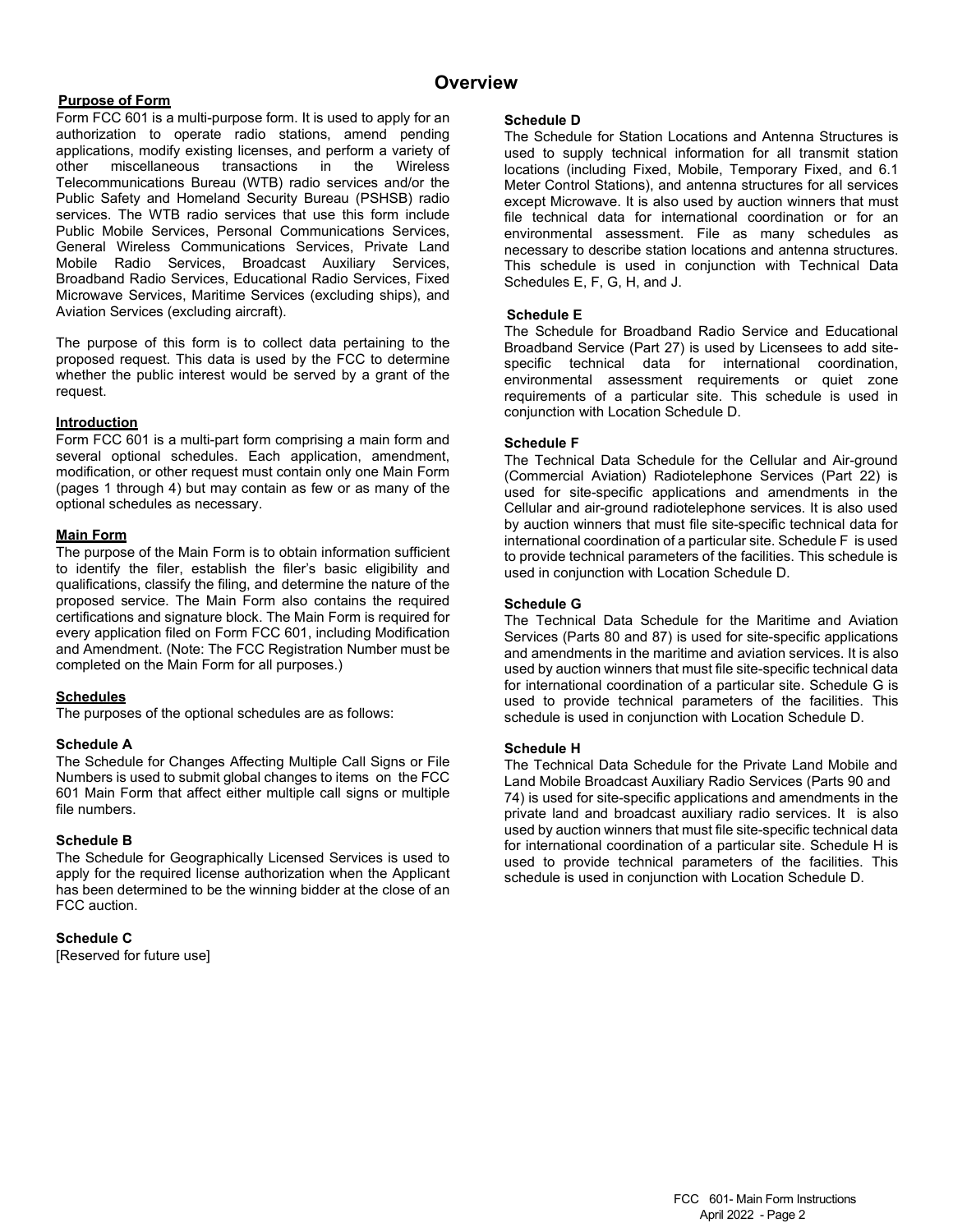#### **Schedule I**

The Technical Data Schedule for the Fixed Microwave and Microwave Broadcast Auxiliary Services (Parts 101 and 74) is used for site-specific applications and amendments in the Fixed Microwave and Microwave Broadcast Auxiliary Services. It is also used by auction winners that must file site-specific technical data for international coordination or for an environmental assessment of a particular site. Schedule I is used to provide microwave specific administrative data as well as all technical parameters of the facilities. This schedule is also used to register 6 GHz temporary- fixed links for purposes of receiving protection from unlicensed devices operating under control of an automated frequency coordination (AFC) database. Schedule I is used to provide microwave specific administrative data as well as all technical parameters of the facilities.

#### **Schedule J**

The Technical Data Schedule for the Paging, Rural, Air- ground, (General Aviation), and Offshore Radiotelephone Services (Part 22) is used for site-specific applications and amendments in the paging, rural, air-ground, and offshore radiotelephone services. It is also used by auction winners that must file site-specific technical data for international coordination of a particular site. Schedule J is used to provide technical parameters of the facilities. This schedule is used in conjunction with Location Schedule D.

#### **Schedule K**

The Schedule for Required Notifications for Wireless Services is used to notify the FCC that, within the required time period, coverage or construction requirements have been satisfied, or compliance with yearly station construction commitments for Licensees with approved extended implementation plans has been met. It is also used in the paging radiotelephone services to notify the FCC of a request for regular authorization for facilities previously operating under developmental authority.

#### **Schedule L**

The Schedule for Waiver Requests for Extension of Time for Wireless Services is used to request a waiver of FCC rules for additional time to either satisfy coverage or construction requirements.

#### **Schedule M**

The Schedule for Registration is used to register a link in radio service MM – Millimeter Wave Service 70/80/90 GHz, transmitter location for radio service IQ or QQ – Intelligent Transportation Service (ITS), or radio service NN - 3650 – 3700 MHz Service.

#### **Schedule N**

The Schedule for the 900 MHz Broadband Service (Part 27, Subpart P, Radio Service BS) is used by Applicants to apply for the required license authorization.

#### **Schedules Required**

If you are applying for initial authorization in a market-based service, you must file Schedule B in conjunction with your Main Form application.

If you are applying for a site-specific authorization in a market-based service to fulfill environmental assessment requirements, file along with your Main Form Application, Schedule I for Microwave Radio Services or Schedule D for all other radio services.

If you are applying for a site-specific authorization in a market-based service to fulfill international coordination requirements, file along with your Main Form Application, Schedule I for Microwave Radio Services or Schedule D and the appropriate technical data schedule for all other radio services.

If you are applying for authorization in a site licensed service, which requires you to report technical data, file along with your Main Form the technical data schedule appropriate to the service for which you are applying:

| <b>Service</b>                                                                                                                               | <b>ULS Form/Schedule Title</b>                                                                                                                                                                                                                               |
|----------------------------------------------------------------------------------------------------------------------------------------------|--------------------------------------------------------------------------------------------------------------------------------------------------------------------------------------------------------------------------------------------------------------|
| All Geographically Licensed Services<br>(Initial Application) (except 900 MHz<br>Broadband Service (Part 27, subpart<br>P. Radio Service BS) | FCC 601 Main Form - WTB Radio Service<br>Authorization Schedule B - Schedule for<br>Geographically Licensed Services                                                                                                                                         |
| Geographically Licensed Service<br>(Part 27 - Lower MHz (698-746 MHz Band)<br>(WZ Radio Service)                                             | FCC 601 Main Form – WTB Radio Service Authorization<br>Schedule D – Schedule for Station Locations and Antenna Structures                                                                                                                                    |
| Geographically Licensed Service<br>(site-specific environmental assessment)                                                                  | FCC 601 Main Form - WTB Radio Service<br>Authorization Schedule I (Microwave Radio Services)<br>Schedule D (all other Radio Services) - Schedule for Station Locations and Antenna Structures                                                                |
| Geographically Licensed Service<br>(site-specific international coordination)                                                                | FCC 601 Main Form - WTB Radio Service<br>Authorization Schedule I (Microwave Radio<br>Services)<br>(Schedule D and appropriate technical data schedule as described below (all other Radio Services)                                                         |
| Cellular and Commercial Air-ground Services<br>(Part 22)                                                                                     | FCC 601 Main Form - WTB Radio Service Authorization<br>Schedule D - Schedule for Station Locations and Antenna Structures<br>Schedule F - Technical Data Schedule for the Cellular and Air-ground (Commercial<br>Aviation) Radiotelephone Services (Part 22) |

#### **Applicable Schedules Required for NE, MD, RM, CI, EX, RL and NT purposes for Specified Radio Services**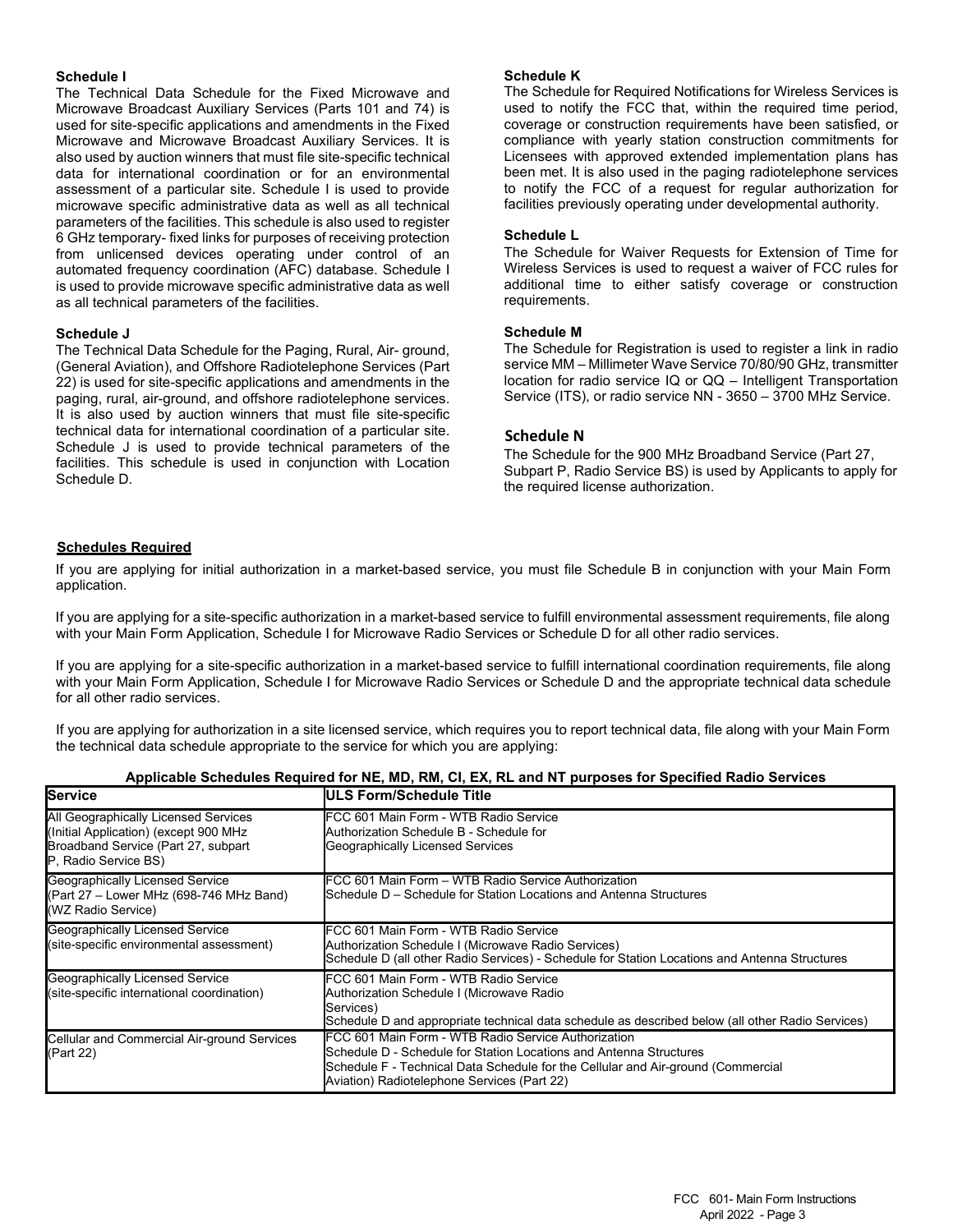| lService                                                                                                                                                                                                                                                                                                 | <b>ULS Form/Schedule Title</b>                                                                                                                                                                                                                                                                                                                                                                                    |
|----------------------------------------------------------------------------------------------------------------------------------------------------------------------------------------------------------------------------------------------------------------------------------------------------------|-------------------------------------------------------------------------------------------------------------------------------------------------------------------------------------------------------------------------------------------------------------------------------------------------------------------------------------------------------------------------------------------------------------------|
| Broadband Radio Service and<br><b>Educational Broadband Service</b><br>(Part 27)                                                                                                                                                                                                                         | FCC 601 Main Form - WTB Radio Service<br>Authorization Schedule B – Schedule for<br>Geographically Licensed Services<br>Schedule D - Schedule for Station Locations and Antenna Structures<br>Schedule E – Technical Data Schedule for Broadband Radio Service and Educational Broadband<br>Service (Part 27)                                                                                                     |
| Land Mobile - Part 22 Site-Specific Services or<br>Part 90 Exclusive channels in the 929-930 MHz<br>Band (GS Radio Service)                                                                                                                                                                              | FCC 601 Main Form - WTB Radio Service Authorization<br>Schedule D - Schedule for Station Locations and Antenna Structures<br>Schedule H - Technical Data Schedule for the Private Land Mobile and Broadcast Auxiliary Land<br>Mobile Radio Services (Parts 90 and 74)<br>Schedule J - Technical Data Schedule for Paging, Rural, Air-ground (General Aviation), and<br>Offshore Radiotelephone Services (Part 22) |
| Land Mobile - Part 90 Site-Specific Services                                                                                                                                                                                                                                                             | FCC 601 Main Form - WTB Radio Service Authorization<br>Schedule D - Schedule for Station Locations and Antenna Structures<br>Schedule H - Technical Data Schedule for the Private Land Mobile and Broadcast Auxiliary Land<br>Mobile Radio Services (Parts 90 and 74)                                                                                                                                             |
| Microwave - Part 101 Site-Specific Services                                                                                                                                                                                                                                                              | FCC 601 Main Form - WTB Radio Service Authorization<br>Schedule I - Technical Data Schedule for the Fixed Microwave and Microwave Broadcast<br>Auxiliary Services (Parts 101 and 74)                                                                                                                                                                                                                              |
| Maritime Coast/Aviation Ground Services<br>(Parts 80 and 87)                                                                                                                                                                                                                                             | FCC 601 Main Form - WTB Radio Service Authorization<br>Schedule D - Schedule for Station Locations and Antenna Structures<br>Schedule G - Technical Data Schedule for the Maritime and Aviation Services (Parts 80 and 87)                                                                                                                                                                                        |
| Broadcast Auxiliary - Land Mobile<br>(Part 74)                                                                                                                                                                                                                                                           | FCC 601 Main Form - WTB Radio Service Authorization<br>Schedule D - Schedule for Station Locations and Antenna Structures<br>Schedule H - Technical Data Schedule for the Private Land Mobile and Broadcast Auxiliary Land<br>Mobile Radio Services (Parts 90 and 74)                                                                                                                                             |
| <b>Broadcast Auxiliary - Microwave</b><br>(Part 74)                                                                                                                                                                                                                                                      | FCC 601 Main Form - WTB Radio Service Authorization<br>Schedule I - Technical Data Schedule for the Fixed Microwave and Microwave Broadcast<br>Auxiliary Radio Services (Parts 101 and 74)                                                                                                                                                                                                                        |
| 218-219 MHz Services (Part 95)<br>(Individual CTS Reporting)                                                                                                                                                                                                                                             | FCC 601 Main Form - WTB Radio Service Authorization<br>Schedule D - Schedule for Station Locations and Antenna Structures                                                                                                                                                                                                                                                                                         |
| Millimeter Wave Service 70/80/90 GHz<br>(Part 101)                                                                                                                                                                                                                                                       | FCC 601 Main Form - WTB Radio Service<br>Authorization Schedule B - Schedule for<br>Geographically Licensed Services Schedule M –                                                                                                                                                                                                                                                                                 |
| Dedicated Short Range Communications<br>Service/Intelligent Transportation Service<br>(ITS)<br>(Part 90)                                                                                                                                                                                                 | FCC 601 Main Form - WTB Radio Service Authorization<br>Schedule D - Schedule for Station Locations and Antenna Structures<br>Schedule H - Technical Data Schedule for the Private Land Mobile and Broadcast Auxiliary Land<br>Mobile Radio Services (Parts 90 and 74)<br>Schedule M - Schedule for Registration                                                                                                   |
| 3650 - 3700 MHz Service (NN)<br>(Part 90)                                                                                                                                                                                                                                                                | FCC 601 Main Form - WTB Radio Service<br>Authorization Schedule M - Schedule for                                                                                                                                                                                                                                                                                                                                  |
| Notification of:<br><b>Completion of Coverage Requirements</b><br>Completion of Construction Requirements<br>Compliance with yearly station construction<br>commitments for Licensees with approved<br>extended implementation plans<br>Developmental Paging Authorization to a<br>Regular Authorization | FCC 601 Main Form - WTB Radio Service Authorization<br>Schedule K - Schedule for Required Notifications for Wireless Services                                                                                                                                                                                                                                                                                     |
| Waiver Request for Extension of Time for:<br><b>Completion of Coverage Requirements</b><br><b>Completion of Construction Requirements</b>                                                                                                                                                                | FCC 601 Main Form - WTB Radio Service Authorization<br>Schedule L - Waiver Request for Extension of Time for Wireless Services                                                                                                                                                                                                                                                                                    |
| 900 MHz Broadband Service (Part 27,<br>subpart P, Radio Service BS)                                                                                                                                                                                                                                      | FCC 601 Main Form - WTB Radio Service Authorization<br>Schedule N - Schedule Required for 900 MHz Broadband Service                                                                                                                                                                                                                                                                                               |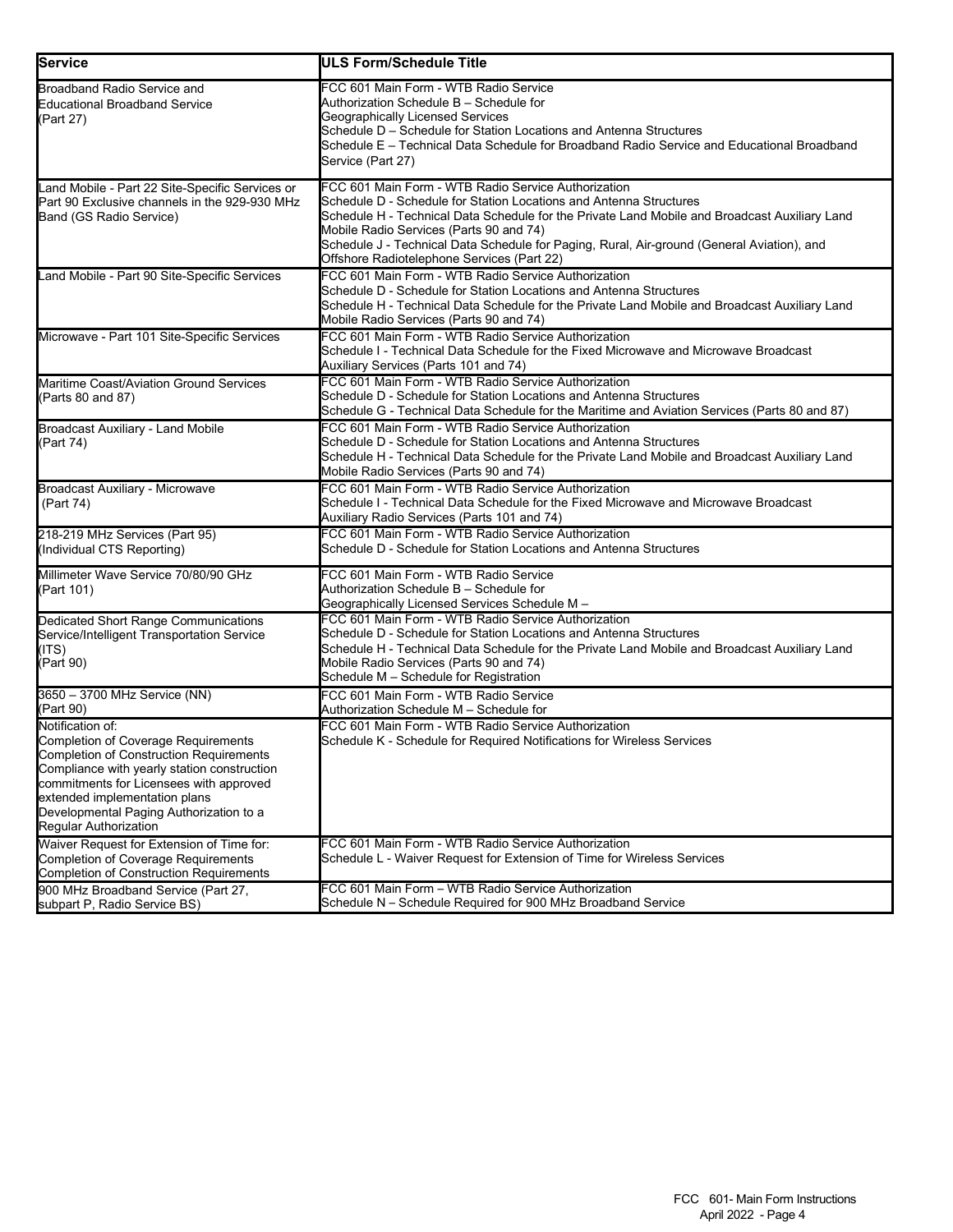# **General Filing Instructions**

#### **Information Current and Complete**

Information filed with the FCC must be kept current and complete. The Applicant must notify the FCC regarding any substantial and significant changes in the information furnished in the application(s). *See* 47 CFR § 1.65.

#### **Applicable Rules and Regulations**

Applicants should obtain the relevant parts of the FCC's rules in 47 CFR. Copies of 47 CFR may be purchased from the Superintendent of Documents; Government Printing Office; Washington, DC 20402; (202) 512-1800. Refer also to the Government Printing Office's website at **Error! Hyperlink reference not valid.** Some FCC rules require the Applicant to attach one or more exhibits to an application in addition to the information requested in the application form.

Upon grant of this license application, the Licensee may be subject to certain construction or coverage requirements. Failure to meet the construction or coverage requirements may result in termination of the license. Consult appropriate FCC regulations to determine the construction or coverage requirements that apply to the type of license requested in this application.

#### **Processing Fee and Filing Locations**

A processing fee may be required with this form. To determine the required fee amount, refer to Subpart G of Part 1 of the Code of Federal Regulations (47 CFR Part 1, Subpart G) or the current Fee Filing Guide. For assistance with fees applicable to the radio services governed by the FCC's rules, call (877) 480-3201), ASL Videophone: (844) 432-2275. The Fee Filing Guide can be downloaded from WTB's web page [https://www.fcc.gov/licensing-databases/forms](https://www.fcc.gov/licensing-databases/forms,)

**All applications are required to be filed electronically using the Universal Licensing System (ULS). It is recommended that Application fees be paid electronically during the application process.** Payments not submitted electronically should be mailed toto Federal Communications Commission, P. O. Box 979097, St. Louis, MO, 63197-9000 or hand delivered to the U.S. Bank, Attn: FCC Government Lockbox #979097, SL-MO-C2-GL, 1005 Convention Plaza, St. Louis, MO 63101. Manual payments must include a completed FCC Form 159.

#### **Exhibits**

Each document required to be filed as an exhibit should be current as of the date of filing. Each page of every exhibit must be identified with the number or letter of the exhibit, the number of the page of the exhibit, and the total number of pages of the exhibit. If material is to be incorporated by reference, see the instruction on incorporation by reference. If interference studies are required by rule, attach these as an exhibit.

#### **Incorporation by Reference**

You may incorporate by reference documents, exhibits, or other lengthy showings already on file with the FCC only if the information previously filed is more than one 8½" by 11" page in length, and all information therein is current and accurate in all significant respects; the reference states specifically where the previously filed information can be found (i.e., station call sign and application file number, title of proceeding, docket number and legal citations), including exhibit and page references. Use the relevant item number followed by 'A'. Items that call for numbers, or which can be answered 'Y' or 'N' or other short answers must be answered directly without reference to a previous filing.

#### **Waiver Requests**

 Requests for waiver must contain as an exhibit a statement of reasons sufficient to justify a waiver. The required showing must be made for all rule waivers desired, identifying the specific rules or policies for which the waiver is requested. Refer to the Fee Filing Guide for fee requirements for waivers. For assistance with fees applicable to the radio services governed by the FCC's rules, call (877) 480-3201, ASL Videophone: (844) 432-2275 or visit [http://esupport.fcc.gov](http://esupport.fcc.go/)

#### **Frequency Coordination**

Applications for certain station authorizations in Parts 80, 87, and 90 may be required to be initially submitted to a certified frequency coordinator for the radio service or frequency pool involved. Refer to the rules for your radio service for detailed information regarding frequency coordination. For frequency coordination fee information, contact the frequency coordinators for your radio service.

After the completion of frequency coordination, some radio services require the frequency coordinator to forward these applications to the FCC. Check with your frequency coordinator for applicability. All other applications shall be filed by the Applicant at the correct address listed on the most current Fee Filing Guide. Applications should be filed at least sixty (60) days prior to the date upon which the radio facilities are required to be in operation.

 For information regarding certified coordinators for your radio service, contact the Federal Communications Commission, 1270 Fairfield Road, Gettysburg, PA 17325-7245, call (877) 480-3201, ASL Videophone: (844) 432-2275, or visit [http://esupport.fcc.gov](http://esupport.fcc.gov/) .

#### **English to Metric Conversions**

All heights and distances must be provided as metric values. The following English to Metric equivalents should be used to convert heights and distances, where necessary:

| 1 foot          |     | 0.3048 meters     |
|-----------------|-----|-------------------|
| 1 mile          | =   | 1.6093 kilometers |
| 1 nautical mile | $=$ | 1.85 kilometers   |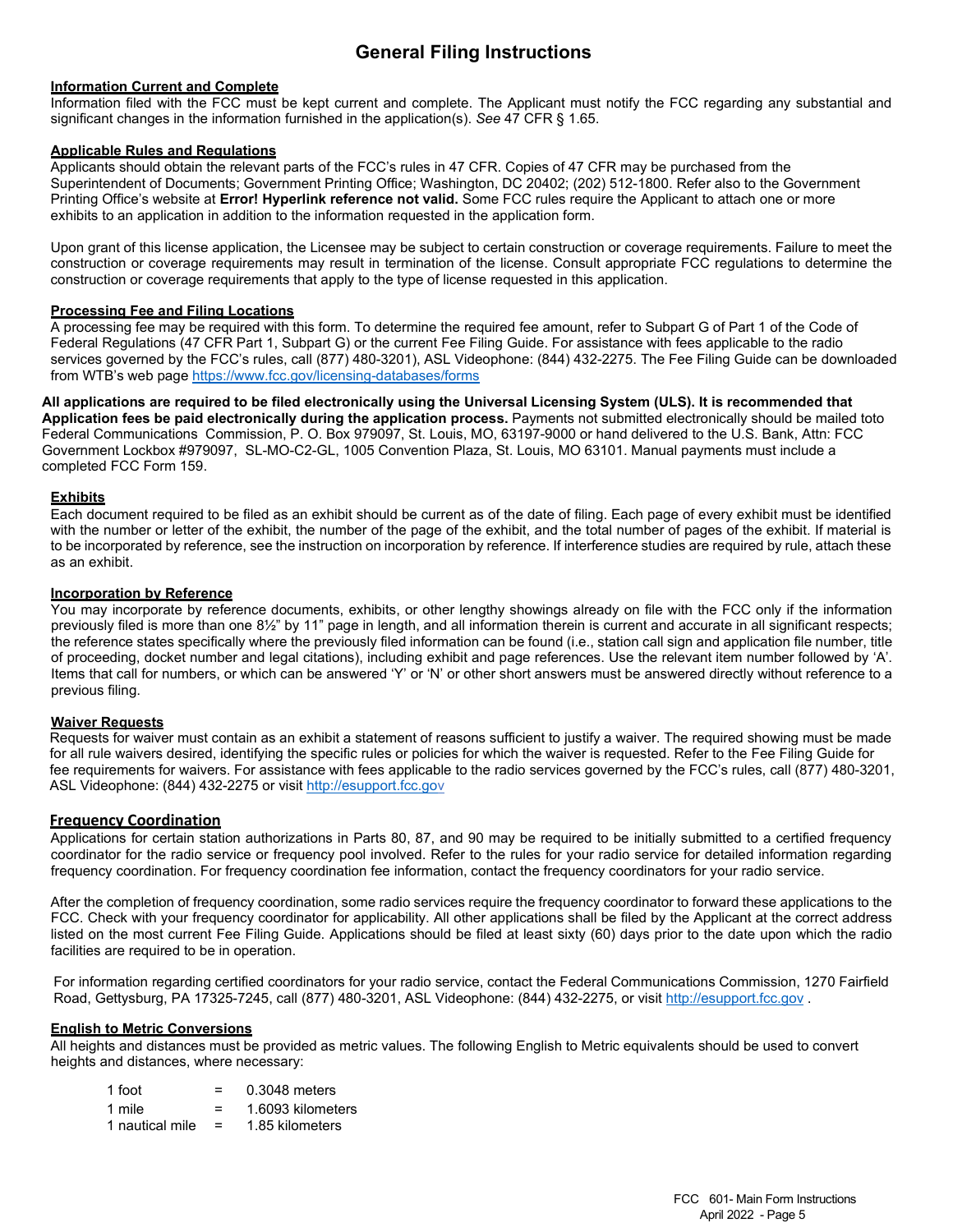#### **For Assistance**

 For assistance with this application, contact the Federal Communications Commission, 1270 Fairfield Road, Gettysburg, PA 17325- 7245, call (877) 480-3201, ASL Videophone: (844) 432-2275, or visit [http://esupport.fcc.gov](http://esupport.fcc.gov/) .

#### **Electronic Filers**

Information about online filing of Form 601 is available from the Wireless Telecommunications website at [http://wireless.fcc.gov/uls.](http://wireless.fcc.gov/uls)

Applicants filing electronically should follow procedures contained in online help files. For technical assistance with filing electronically, contact the FCC at (877) 480-3201.

In instances where the Applicant files electronically and needs to include an exhibit(s) with the application and cannot transmit that exhibit(s) to the FCC electronically, the Applicant may mail exhibits to the following address:

> Federal Communications Commission Application Exhibit 9050 Junction Drive Annapolis Junction, MD 20701-1150 Attention: TSI Division

Each exhibit should be clearly labeled with the Applicant's name, the 10-digit file number assigned to the application at the time of submission, and the type of exhibit (e.g., waiver request).

#### **How to Obtain an Official Authorization**

 Please Note: Upon grant of this application, the authorization will also be available electronically to the licensee through License Manager. All commercial, private and public safety wireless service licensees have electronic access to download, save and print their official authorizations, to the extent needed, when securely logged into License Manager.

A licensee can also obtain an electronic version of their authorization through email once the application is granted if the licensee voluntarily includes a valid email address in the application that is filed through ULS or that it provides to a private organization through which the Applicant files applications, e.g., a Frequency Coordinator. Official authorizations will be emailed to the licensee, not to the contact listed on the application. The Commission will not distribute official authorizations on paper by mail.

The term "authorization," for the purpose of accessing official authorizations electronically through ULS after grant of an application filed on FCC Form 601, includes all current commercial, private, and public safety wireless service licenses, and spectrum leases (excluding subleases and private commons arrangements) in "Active" status authorized under Parts 1, 20, 22, 24, 27, 30, 74, 80, 87, 90, 95, and 101 of the Commission's rules.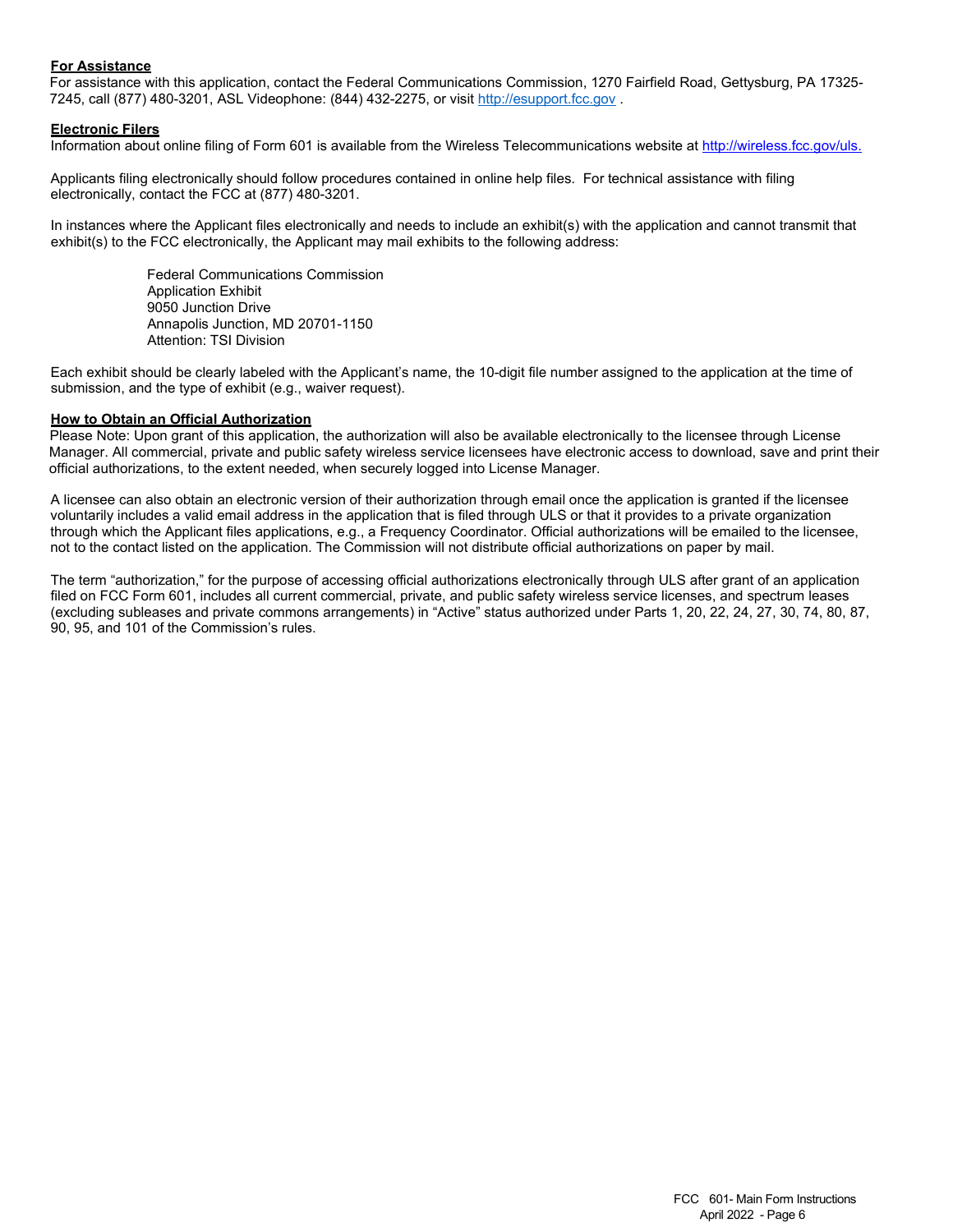#### **Instructions for FCC 601 Main Form**

#### **Radio Service Code**

Item 1 Enter the Radio Service Code for which the Applicant is applying by inserting the appropriate code from the list below:

Item 1a In some Services, you may modify your license to change Radio Service Codes (e.g., Microwave Licensees may modify a Private Point-to-Point license to a Common Carrier Point-to-Point license: Radio Service Code 'MG' to Radio Service Code 'CF'). If you are applying for such a modification to your license enter the Radio Service Code of your current license in Item 1a. The Radio Service Code for which you are applying should be entered in Item 1.

#### **Geographically Licensed Services**

| Paging and Radiotelephone, Market Area |  |
|----------------------------------------|--|
|                                        |  |
|                                        |  |
|                                        |  |

#### **Personal Communications Service (PCS)**

| SMR, 806-821/851-866 MHz, Auctioned -32T"Radio service code to be used after rebanding, see FCC 04-168"32T YH |  |
|---------------------------------------------------------------------------------------------------------------|--|
|                                                                                                               |  |
|                                                                                                               |  |
|                                                                                                               |  |
|                                                                                                               |  |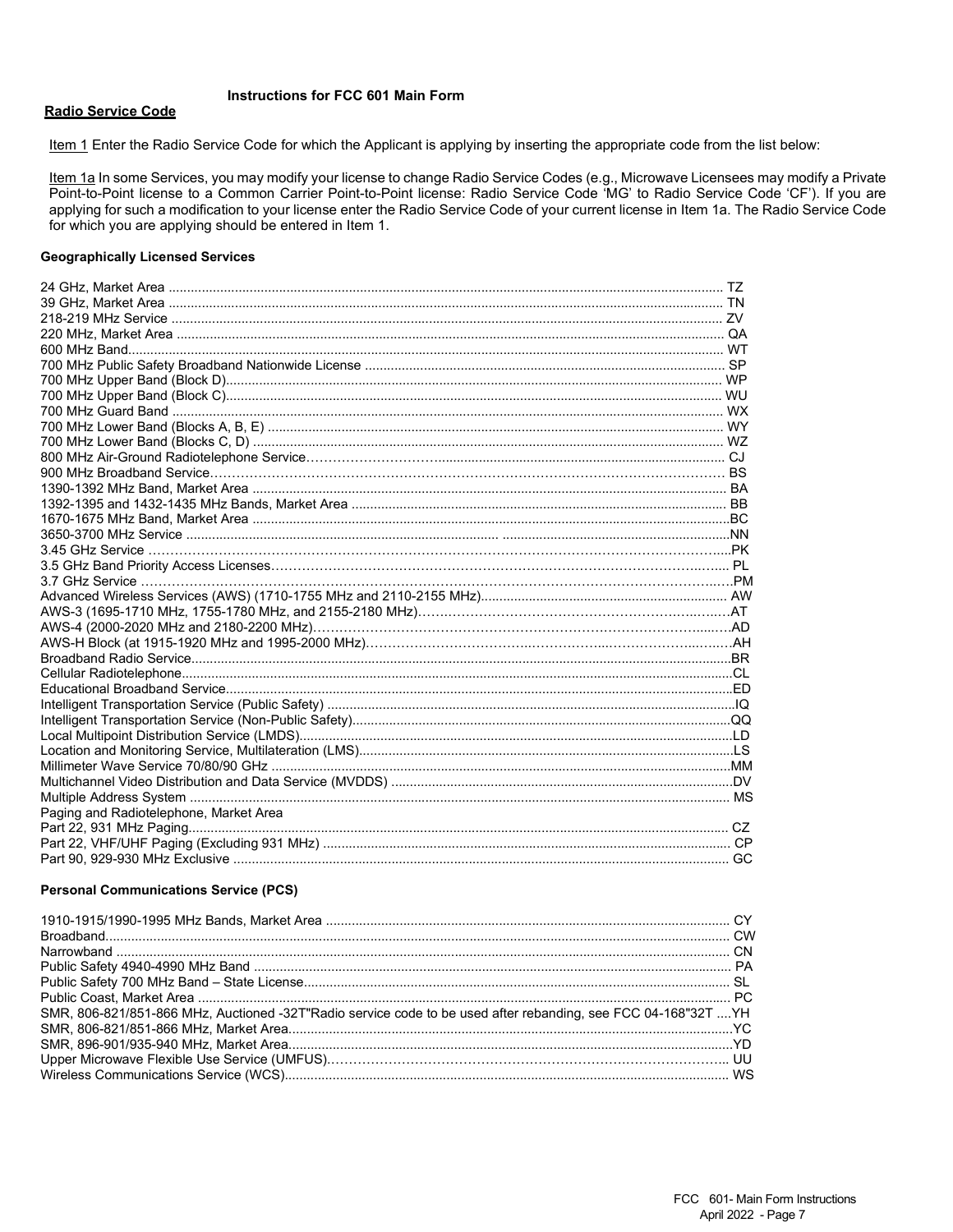#### **Site-Specific Land Mobile**

| Part 22 - Site-Specific Air-ground |  |
|------------------------------------|--|
|                                    |  |
|                                    |  |
|                                    |  |
|                                    |  |
|                                    |  |
|                                    |  |
|                                    |  |

#### Part 90 - Below 800 MHz

| 220 MHz. Site-Specific |  |
|------------------------|--|
|                        |  |
|                        |  |
|                        |  |
|                        |  |

#### Part 90 - Above 800

| MHz Business |  |
|--------------|--|
|              |  |
|              |  |
|              |  |
|              |  |
|              |  |

#### **Industrial/Land Transportation**

#### **Business/Industrial/Land Transportation**

| 809-824/854-869 MHz, Conventional -32T"Radio service code to be used after rebanding, see FCC 04-168"32T  GJ<br>809-824/854-869 MHz, Trunked -32T"Radio service code to be used after rebanding, see FCC 04-168"32T YJ |  |
|------------------------------------------------------------------------------------------------------------------------------------------------------------------------------------------------------------------------|--|
|                                                                                                                                                                                                                        |  |
| Location and Monitoring Service (LMS)                                                                                                                                                                                  |  |
| Paging                                                                                                                                                                                                                 |  |
|                                                                                                                                                                                                                        |  |
| <b>Public Safety/Special Emergency</b>                                                                                                                                                                                 |  |
|                                                                                                                                                                                                                        |  |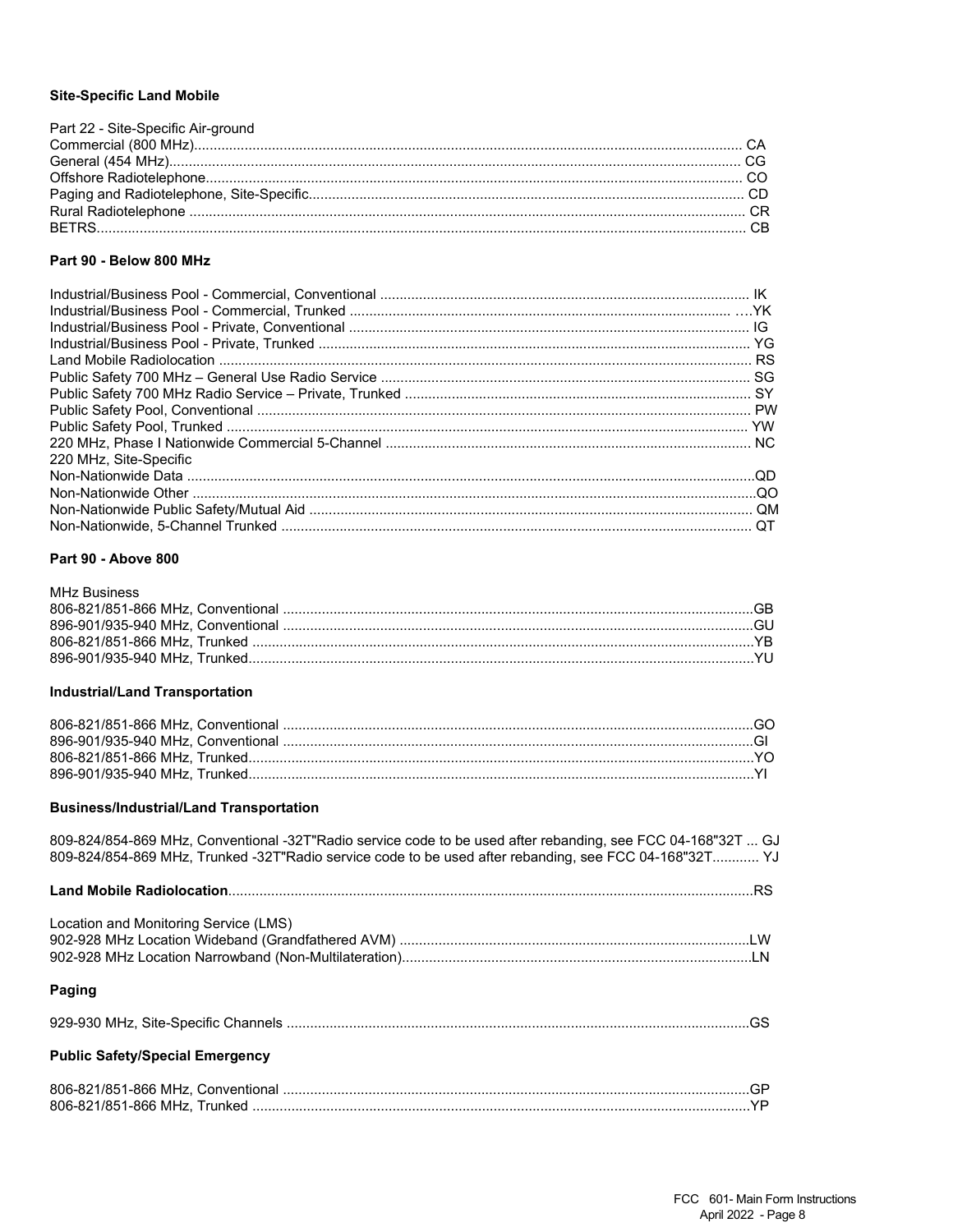#### **Public Safety, National Plan**

#### Public Safety/Special Emergency and Public Safety, National Plan

806-817/851-862 MHz, Conventional -32T"Radio service code to be used after rebanding, see FCC 04-168"32T.. GE 806-817/851-862 MHz, Trunked -32T"Radio service code to be used after rebanding, see FCC 04-168"32T.......... YE

#### **SMR, Site-Specific**

| 806-821/851-866 MHz, Conventional -32T"Radio service code to be used after rebanding, see FCC 04-168"32GM    |  |
|--------------------------------------------------------------------------------------------------------------|--|
|                                                                                                              |  |
| 896-901/935-940 MHz, Conventional -32T"Radio service code to be used after rebanding, see FCC 04-168"32T  GL |  |
|                                                                                                              |  |
| 806-821/851-866 MHz, Trunked -32T"Radio service code to be used after rebanding, see FCC 04-168"32T YM       |  |
|                                                                                                              |  |
| 896-901/935-940 MHz, Trunked -32T"Radio service code to be used after rebanding, see FCC 04-168"32T YL       |  |
|                                                                                                              |  |

#### **Site-Specific Microwave**

| Digital Electronic Message Service |  |
|------------------------------------|--|
|                                    |  |
|                                    |  |
|                                    |  |
|                                    |  |

#### Point-to-Point Microwave, Private

#### **Maritime Coast/Aviation Ground**

#### **Maritime**

#### **Aviation**

#### **Broadcast Auxiliary**

**Land Mobile**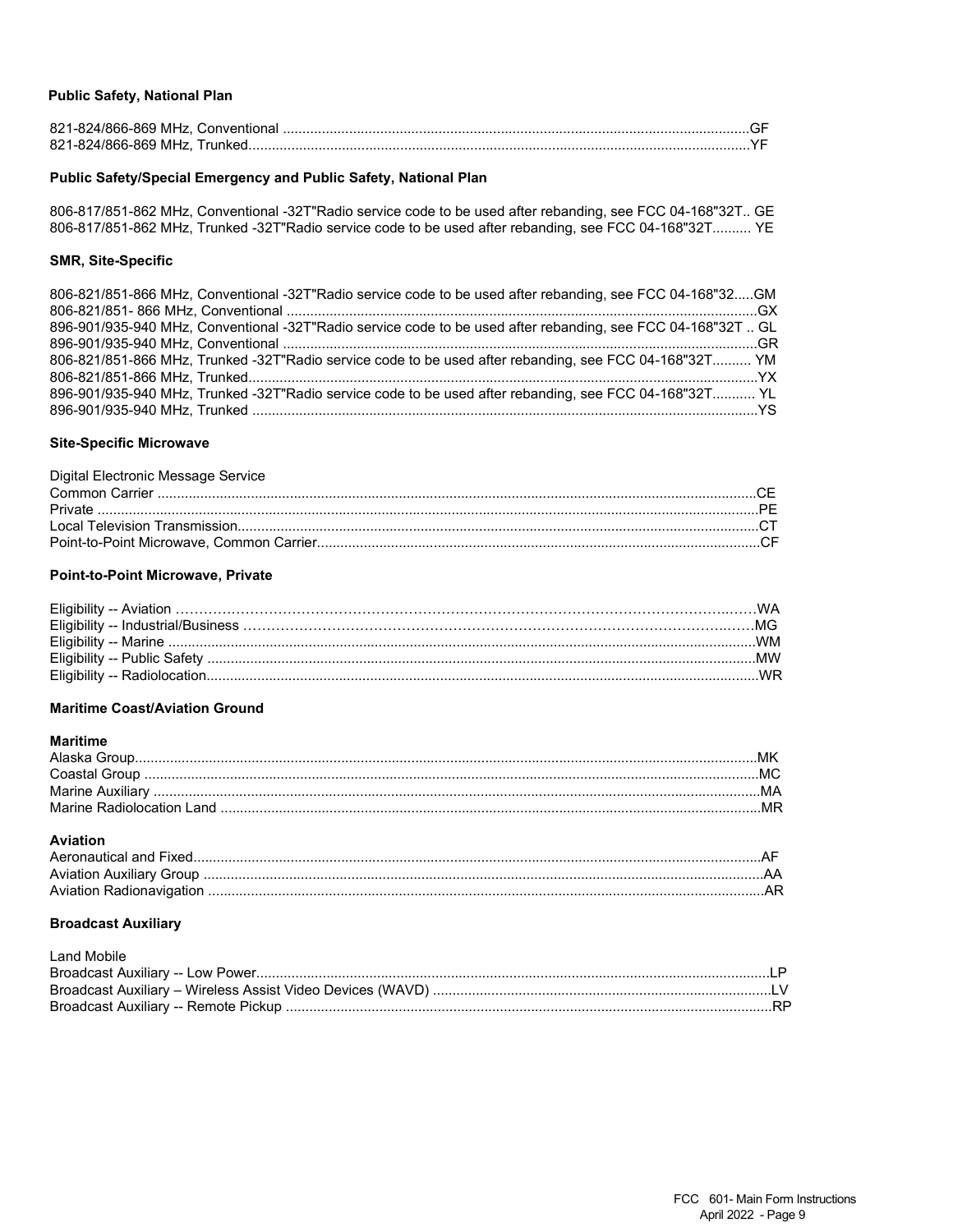#### **Microwave**

#### **General Information**

Item 2 Indicate the purpose for which the application is being filed by inserting the appropriate two-letter abbreviation from the following list. Only one purpose may be specified.

**NE** - New: To request a new license. This purpose should only be used for initial applications.

**MD** - Modification: To request a change in the conditions of any data (administrative and technical **OR** technical) for a license during the term of that license. This purpose is also used to apply for a site-specific authorization in a market-based service to fulfil environmental assessment requirements or international coordination requirements. Use Item 5 to provide the call sign of the affected station. All appropriate schedules must be completed, attached and must accurately describe the data that has been modified. See applicable Commission Rules.

 **Note:** After a license is modified, the FCC will issue a new license and previous versions of the license will no longer be valid, regardless of the expiration date shown. License terms will not be extended as a result of an application for modification.

**Additional Note:** To consolidate multiple call signs into a single call sign, list existing call signs to be deleted on Schedule A, Schedule for Changes Affecting Multiple Call Signs or File Numbers. The call sign to be retained should be listed in Item 5 of the FCC 601 Main Form. If no call sign is provided in Item 5, a new one will be assigned, and you must complete the FCC 601 Main Form to provide administrative information about the new call sign. For stations in the Paging and Radiotelephone Service (CD), consolidation will result in all Locations, Antennas, and Frequencies being consolidated under a single call sign without modification (i.e., Applicants should not submit Schedules D and F). For stations in the Part 90 radio services, Applicants must include Schedules D and H describing the technical parameters of at least one, and no more than six locations to be authorized under the resulting call sign.

**RM** - Renewal/Modification: To renew an existing authorization or special temporary authorization (STA) and request a change in the conditions of that authorization. Use Item 5 to provide the call sign of the affected station. All appropriate schedules must be completed and attached, and must accurately describe the data that has been modified. (Specified renewal time frame, must be filed no later than expiration date of the authorization and no sooner than 90 days prior to expiration.)

**RL** - Registered Location/Link: Roadside units (RSUs) in the Intelligent Transportation Radio Service (IQ & QQ), links in the Millimeter Wave Service (MM), and fixed or base stations in the 3650-3700 MHz Service (NN) do not need to be individually licensed but do need to be registered. Use Item 5 to provide the call sign of the affected license. Use FCC Form 601 Schedule M to register RSUs, links or stations in these radio services along with the Main Form.

**NT** - Required Notifications: To notify the FCC that, within the required time period, coverage or construction requirements have been satisfied or compliance with yearly station construction commitments for Licensees with approved extended implementation plans have been met. Also complete and attach Required Notifications for Wireless Services, Form FCC 601, Schedule K.

**EX** - Request for Extension of Time: To request additional time to satisfy coverage or construction requirements. Also, complete and attach Request for Extension of Time for Wireless Services, Form FCC 601, Schedule L.

**AM** - Amendment: To amend a previously-filed, currently pending application(s). Use Item 4 to provide the File Number(s) of the affected pending application(s). The appropriate schedule must be completed and attached, and must accurately reflect the amended data. See applicable Commission Rules. If multiple pending applications are affected (Administrative data only), the Main Form and Schedule A are required.

**RO** - Renewal Only: To renew an existing authorization or special temporary authorization (STA) that has not expired and where no changes in the license conditions are being requested at the time of renewal. Refer to 47 CFR §1.949 for FCC rules on timely filings. (Specified renewal time frame, must be filed no later than expiration date of the authorization and no sooner than 90 days prior to expiration.) (To make any modifications to the administrative or technical data of the license, use the Renewal/Modification purpose.)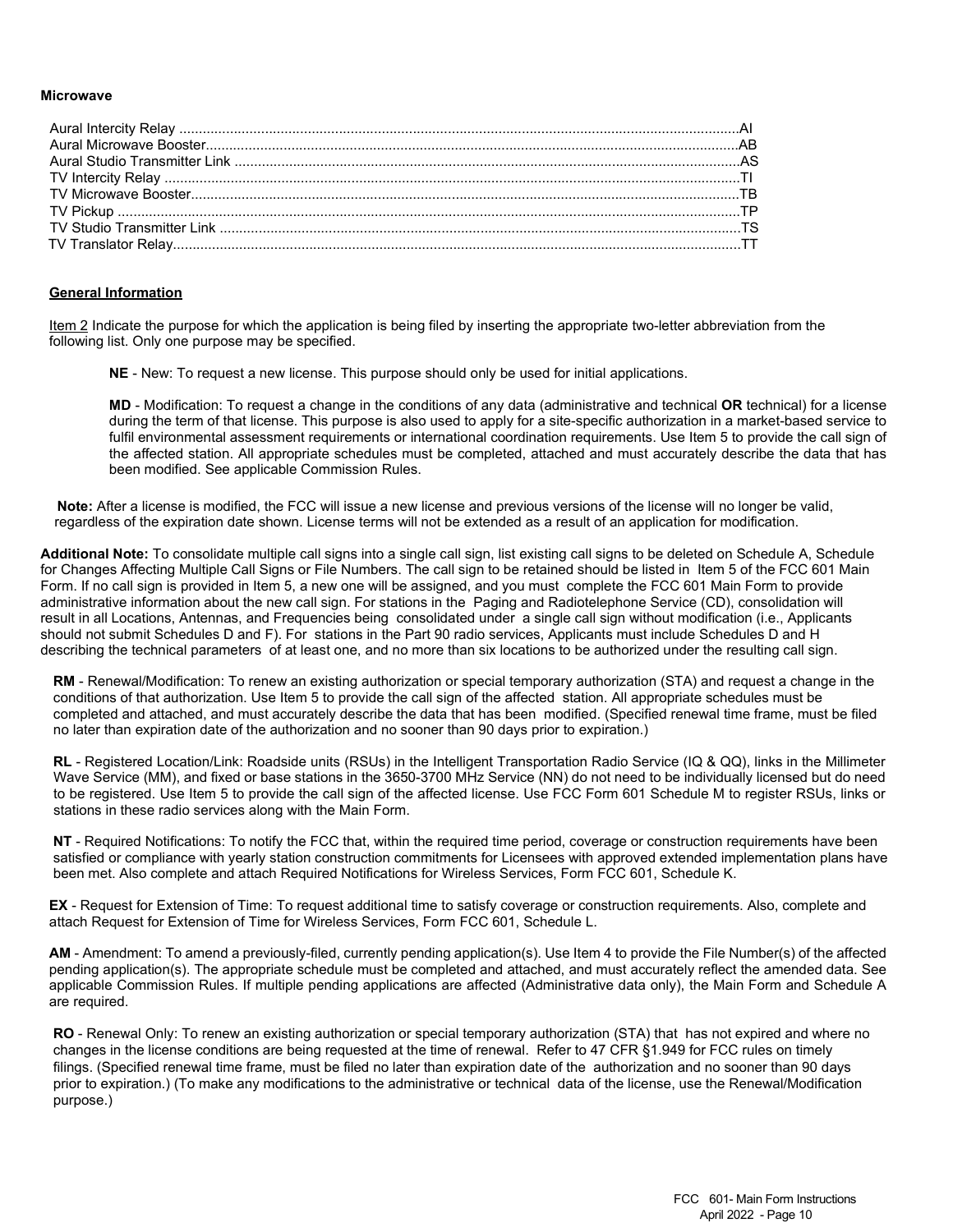#### **Mandatory items required for submission of 'RO' purpose are as follows:**

Item 1) Radio Service Code Item 2) Application Purpose Item 5) Call Sign (if filing for multiple Call Signs, list additional call signs on Schedule A) Items 9 & 10) Fee Status Item 13) FCC Registration Number (FRN) Item 26) Applicant E-mail Item 52) Aeronautical Advisory Station (Unicom) Certification (For Aviation Services Only) Items 53 & 54) Broadband Radio Service and Educational Broadband Service Items 56, 57 & 58) Certifications Items 60, 61 & 62) Signature and Date

#### **Optional Items: Item 6) Requested Authorization Expiration Date MM/DD**

#### **AU - (No Fee Required) Administrative Update: To request a change of administrative data on a license. Mandatory items required for submission of 'AU' purpose are as follows:**

Item 2) Application Purpose Item 5) Call Sign (if filing for multiple Call Signs, list additional call signs on Schedule A) Item 13) FCC Registration Number (FRN) Item 26) Applicant E-mail Items 60, 61 & 62) Signature and Date

#### **One or more of the following items may be corrected with this purpose:**

Item 16) Licensee Name (without a change in ownership) (also answer Item 15) Item 17) Entity Name (without a change in ownership, control (also answer item 15) or corporate structure) Items 18 through 23) Mailing Address Item 24) Telephone Number Item 25) Fax Number Item 26) E-Mail Address Items 30 through 40) Contact and Control Point Information

**NOTE:** When updating control point information, only one call sign may be filed per Administrative Update application. Submit appropriate schedule along with the Main Form for specific radio service.

Main Form & Schedule F - Cellular & Commercial Air-Ground Services Main Form & Schedule G - Maritime Coast/Aviation Ground Services Main Form & Schedule H - Private Land Mobile & Land Mobile Broadcast Auxiliary Radio Services Main Form & Schedule I - Fixed Microwave & Microwave Broadcast Auxiliary Services Main Form & Schedule J - Paging, Rural, Air-Ground (General Aviation) and Offshore Radiotelephone Services

**CA** - (No Fee Required) Cancellation of License: To cancel an existing license. This action cancels all facilities operating under the call sign. To delete specific authorized facilities under a call sign, use the Modification purpose.

#### **Mandatory items required for submission of 'CA' purpose are as follows:**

Item 2) Application Purpose Item 5) Call Sign (if filing for multiple Call Signs, list additional call signs on Schedule A) Item 13) FCC Registration Number (FRN) Item 24) Telephone Number Item 26) Applicant E-mail Items 60, 61 & 62) Signature and Date

**WD** - (No Fee Required) Withdrawal of Application: To withdraw a previously-filed, currently pending application.

#### **Mandatory items required for submission of 'WD' purpose are as follows:**

Item 2) Application Purpose Item 4) File Number (if filing for multiple File Numbers, list additional File Numbers on Schedule A) Item 13) FCC Registration Number (FRN) Item 26) Applicant E-mail Items 60, 61 & 62) Signature and Date

#### **No fee is required for Governmental Entities.**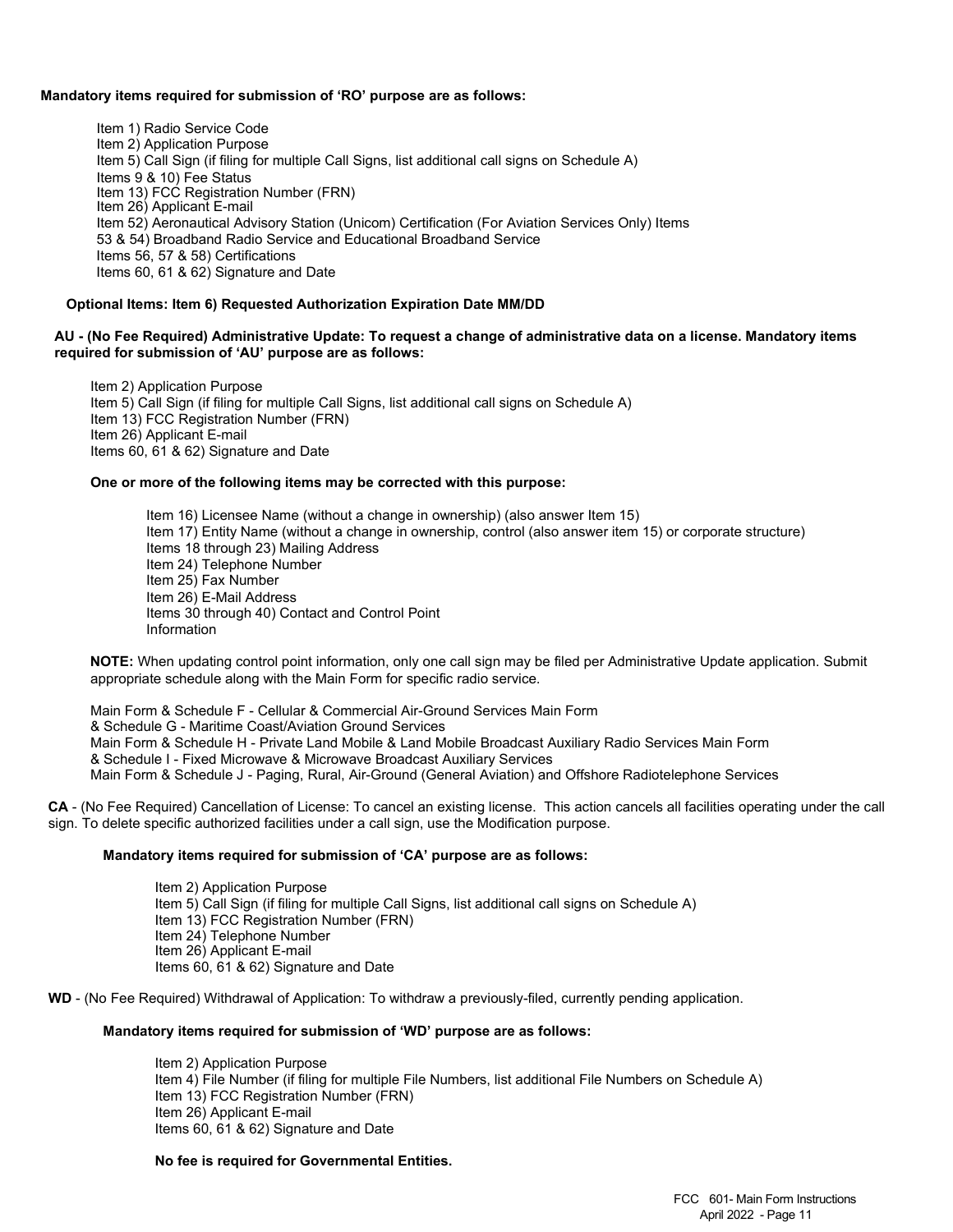Item 3a If the application is a request for a Special Temporary Authorization (STA), enter 'M' or 'S', respectively. Otherwise, enter 'N' for Not Applicable.

In emergencies or other urgent conditions requiring immediate or temporary use of facilities, request may be made for Special Temporary Authority (STA) to install and/or operate new or modified equipment, subject to the appropriate requirements governing Special Temporary Authorizations contained in the FCC rules. If item 3a is answered 'S', attach an exhibit including the following information: description of the nature of the extraordinary circumstance, equipment to be used, type of operation to be conducted, and an explanation of how the facilities will be used, times and dates of operation.

**Note:** To file an initial request for an STA, Applicants should select an application purpose of NE – "New" in Item 2 and then answer Items 3a and 3b as appropriate. STAs are granted for a maximum of 180 days. If another STA is needed, Applicants may file by selecting application purpose RO – "Renewal Only" and supply the appropriate Call Sign in Item 5. The "Renewal Only" purpose is provided for the convenience of the Applicant (the Applicant will retain the same call sign if the request is granted).

Item 3b This question only applies to applications for Special Temporary Authority (STA). If you are requesting an STA due to an emergency or other urgent condition, enter 'Y' and attach an exhibit describing the nature of the emergency. Otherwise enter 'N'.

Per 47 CFR § 1.915, examples of emergencies are as follows: An emergency found by the Commission to involve danger to life or property or to be due to damaged equipment; a national emergency proclaimed by the President or declared by the Congress and during the continuance of any war in which the United States is engaged, when such action is necessary for the national defense or security or otherwise in furtherance of the war effort; or an emergency where the Commission finds that it would not be feasible to secure renewal applications from existing Licensees or otherwise to follow normal licensing procedures.

Item 4 If the application is a request for an Amendment or Withdrawal of a previously-filed currently pending application, provide the file number of the original application. This information can be obtained by contacting the FCC (877) 480-3201), ASL Videophone: (844) 432- 2275 or by using Search Applications function available a[t http://wireless.fcc.gov/uls.](http://wireless.fcc.gov/uls) If the amendment or withdrawal affects multiple file numbers, complete and attach Schedule for Changes Affecting Multiple Call Signs or File Numbers, Form FCC 601, Schedule A.

Item 5 The information requested in this item identifies the existing stations to which the filing is relevant. If the application is a request for a Modification, Renewal Only, Renewal/Modification, Cancellation, or Administrative Update of an existing license, enter the call sign of the license. If the request affects multiple call signs, complete and attach Schedule for Changes Affecting Multiple Call Signs or File Numbers, Form FCC 601, Schedule A.

If the application is a request to register a location/link 6 GHz temporary-fixed links, enter the FCC call sign assigned to the geographic license.

Item 6a This item is optional. If the application is a request for a New, Amendment, Renewal Only, or a Renewal/Modification, enter the requested authorization expiration date. Applicants may, if desired, request the month and day of license expiration. However, in no cases will licenses be granted for terms that exceed the license term as governed by the rules for each service.

Item 6b This question applies only to applications for a Renewal Only or Renewal/Modification. The information requested in this item helps to identify the applicable renewal requirements for different types of **geographic area licenses** (licenses used to provide services to customers or licenses used for private business (internal) purposes or to meet the licensee's public interest/public safety communications needs).

Item 7 This question applies only to site-specific (other than Part 101 Microwave) and Cellular authorizations. If the application is a request for a Modification, Renewal/Modification, or Amendment (of a currently pending New or Modification) of any site-specific authorization, or a New filing for a site-specific Land Mobile (Part 90) authorization, you must indicate whether the request is a "major" action as defined in 47 CFR § 1.929 when read in conjunction with the applicable radio service rules found in Parts 22 and 90 of the Commission's Rules. If the rules for your particular radio service do not define a coverage area, service area, or interference contour, enter 'N'.

Item 8 Enter 'Y' if attachments (other than associated schedules) are being filed with this application. Otherwise, enter 'N'.

#### **Fees, Waivers, and Exemptions**

Items 9 & 10 These items allow the Applicant to apply for exemption from FCC application fees and regulatory fees. See the Fee Filing Guide or call (877) 480-3201 ASL Videophone: (844) 432-2275.

Item 11 If the filing is a request for a waiver of the Commission's Rules, enter 'Y' and attach an exhibit that lists the rule section(s) of the affected rules and explains the circumstances. Otherwise, enter 'N'.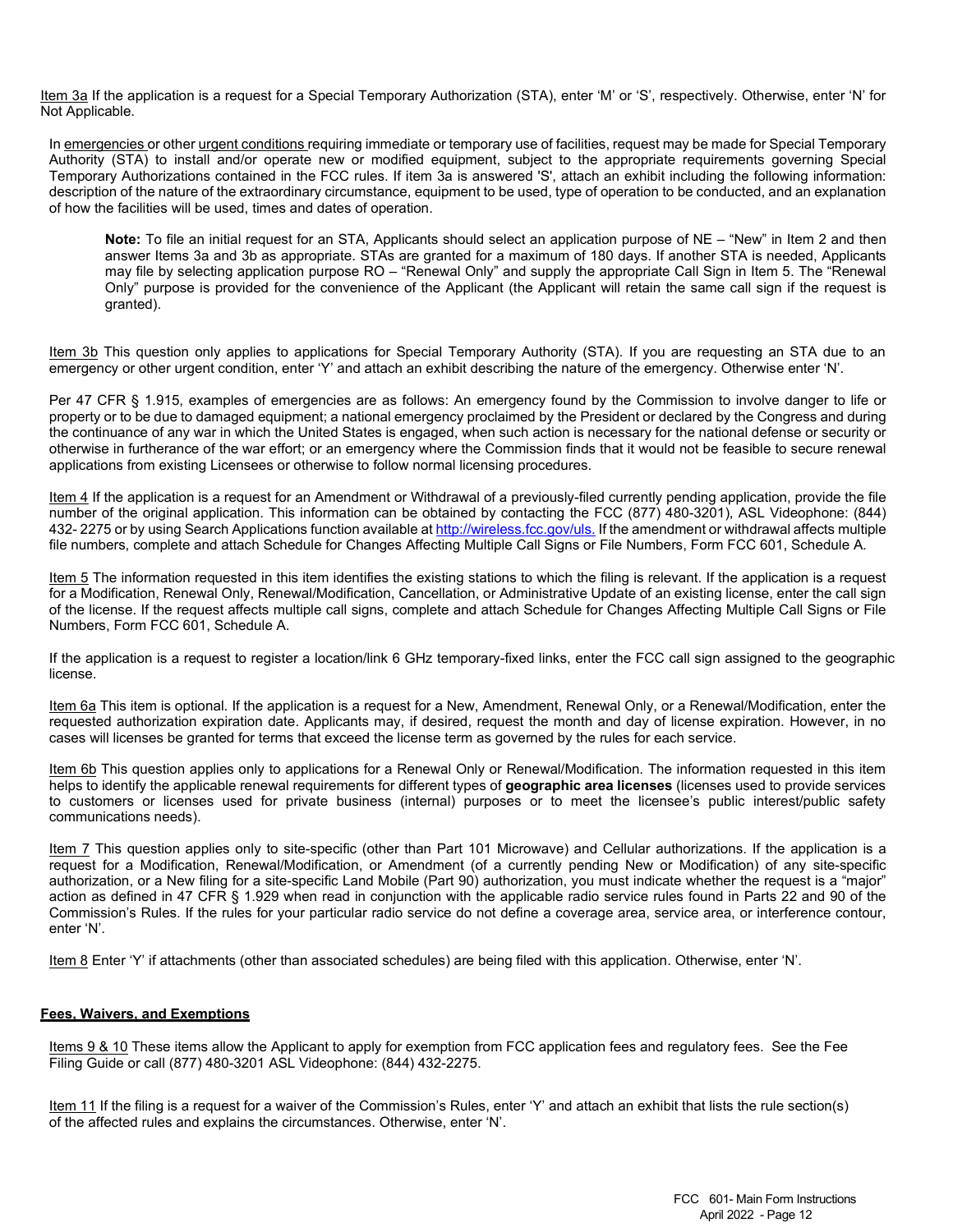Item 12 Some applications may include technical data which is outside the limits of the existing rules but may have been granted previously by waiver, covered by a grandfathering provision in the rules, or permissible because the requested facility is functionally integrated with an existing station. Applicants should check their present authorization or the specific rules governing operation on the frequency(ies) requested to determine if entering 'Y' to this item is appropriate. Otherwise, enter 'N'.

#### **Applicant Information**

Items 13 through 26 identify the Applicant. If an authorization is granted, the information provided will become the Licensee's name, address, and telephone number and e-mail of record. The FCC will send an e-mail PDF of the authorization to the e-mail address on the application.

Item 13 Enter your ten digit FRN assigned by the Commission Registration System (CORES). The FRN is a unique entity identifier for everyone doing business with the Commission. The FRN can be obtained electronically through the FCC webpage at <http://wireless.fcc.gov/uls> (Select FCC Registration Number (FRN) Commission Registration System (CORES)) or by manually submitting FCC Form 160. FCC Form 160 is available for downloading fro[m http://www.fcc.gov/formpage.html](http://www.fcc.gov/formpage.html) . Applicants should link their FRN to their FCC Username Account a[t https://apps.fcc.gov/cores/userLogin.do](https://apps.fcc.gov/cores/userLogin.do) .

Item 14 This item indicates the legal entity type of the Applicant. Select Individual, Unincorporated Association, Trust, Government Entity, Corporation, Limited Liability Company, General Partnership, Limited Partnership, Limited Liability Partnership, Consortium, or Other. When selecting 'Other', provide a description of the legal entity.

**Note:** Any entity applying or modifying a license acquired via a FCC auction cannot select "Consortium" as its legal entity type. A consortium participating in competitive bidding that is the winning bidder may not apply as a consortium for licenses covered by the winning bids. Individual members of the consortium or new legal entities comprising individual consortium members may apply for the licenses covered by the winning bids of the consortium.

Item 15 Enter 'Y' if the new Licensee name change is due to a change in ownership, corporate structure or entity. If you answer Item 15 'Y', you must file FCC Form 603 for an Assignment of Authorization or a Transfer of Control before any modifications can be done to the license. Otherwise, enter 'N' and continue.

Items 16-17 If Item 14 is an 'Individual', enter the name of the person applying in Item 16. Otherwise, enter the name of the legal entity in Item 17.

Items 18-24 Enter the name, address, and telephone number of the person to whom the FCC should send e- mail correspondence. You may enter a post office box number in Item 19 or a street address in Item 20, or enter information for both items. Enter the city, state, and zip code in Items 21, 22, and 23, respectively. Refer to FCC 601 Main Form Instructions, Appendix II, for a list of valid state, jurisdiction, and area abbreviations. Enter a telephone number, including area code, in Item 24.

#### Items 25 and 26 Enter the Applicant's e-mail address.

Failure to respond to FCC correspondence sent to the e-mail address of record may result in dismissal of an application, liability for forfeiture, or revocation of an authorization.

#### **Demographics (Optional)**

Item 27 The information is optional and is requested for informational purposes only. Responses to this item will in no way affect the processing of applications.

#### **Real Party in Interest**

Item 28 Applicants must identify a real party (parties) in interest if different from the Applicant. If the Applicant is also the real party in interest, leave this item blank. If a party other than the Applicant is the real party in interest (e.g., a parent or other controlling entity), enter that party's name in this item. If there is more than one real party in interest, attach an exhibit detailing all parties in interest.

The Real Party in Interest is defined as a person who "has an ownership interest, or will be in a position to actually or potentially control the operation of the station." *Astroline Communications Company Limited Partner v. FCC*, 857 F.2d 1556, 1564 (D.C. Cir. 1988); *see also In re Applications of Georgia Public Telecommunications Commission, et al.*, MM Docket No. 89-337, Memorandum Opinion and Order, 7 FCC Rcd 7996 (1992); *In re Applications of Madalina Broadcasting, et al.*, MM Docket No. 91-100, Initial Decision of Administrative Law Judge Joseph Chachkin, 8 FCC Rcd 6344 (1993).

Item 29 Enter your ten-digit FRN assigned by the Commission Registration System (CORES) for the Real Party in Interest. The FRN is a unique entity identifier for everyone doing business with the Commission. The FRN can be obtained electronically through the FCC webpage at<http://wireless.fcc.gov/uls> (Select FCC Registration Number (FRN) Commission Registration System (CORES)) or by manually submitting FCC Form 160. FCC Form 160 is available for downloading fro[m http://www.fcc.gov/formpage.html.](http://www.fcc.gov/formpage.html)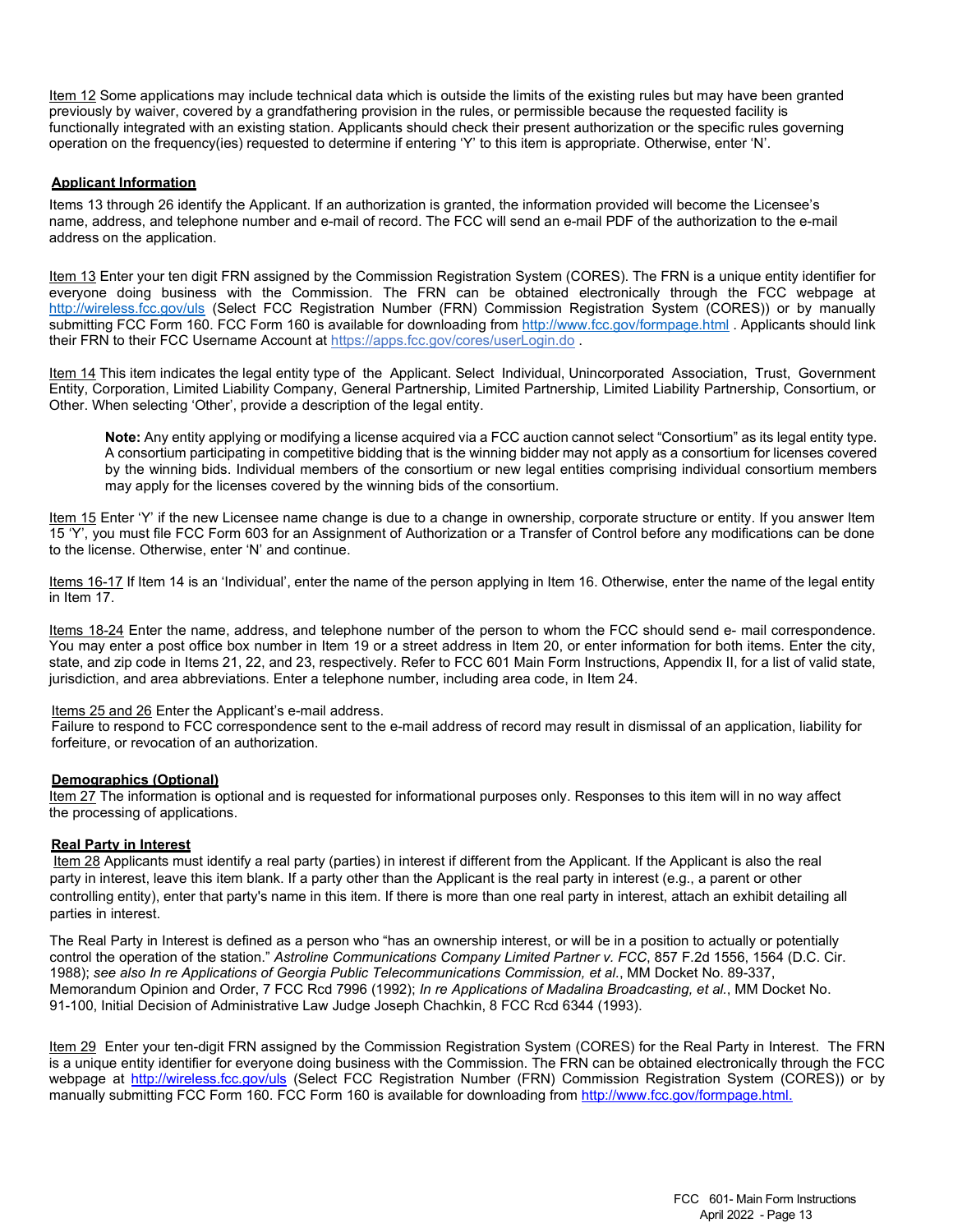#### **Contact Information**

Items 30-40 These items identify the contact representative, if different from the Applicant. This is usually the headquarters offices of a large company, the law firm or other representative of the Applicant, or the person or company that prepared or submitted the application on behalf of the Applicant. If there is a question about the application, an FCC representative will communicate with the Applicant's contact representative.

If the contact representative is the same as the Applicant, check the box and do not complete the remaining items in this section. If the contact representative is not the same as the Applicant, then you must provide the information and complete this section as follows:

- Either the Individual Name or the Company Name is required.
- If Individual Name is completed, then Company Name and Attention To are not required.<br>• If Company Name is completed, then either an Individual Name or the Attention to is requ
- If Company Name is completed, then either an Individual Name or the Attention to is required.
- Either a PO Box or a Street Address is required. Both may be provided.
- City, State and Zip Code are required.
- Telephone Number is required (including area code) and E-mail address are required.
- Fax Number is optional

If this section is used, a name (Item 30), company name (Item 31), address (Items 33-37), and telephone number (Item 38) are required at a minimum. If the address items are completed, you may enter a post office box number in Item 33 or a street address in Item 34, or enter information for both items. Refer to FCC 601 Main Form Instructions, Appendix II, for a list of valid state, jurisdiction, and area abbreviations. Enter the contact's fax number (Item 39) and e-mail address (Item 40) if available and desired.

#### **Regulatory Status**

Item 41 This item identifies the type(s) of radio service offerings being provided and must be completed. Enter all types of radio service offerings that apply. Enter 'C' for Common Carrier, 'N' for Non-Common Carrier, 'P' for Private, internal communications or 'B' for Broadcast Services, and 'BM' for Band Manager. Use the Modification (MD) purpose in Item 2 to change or add radio service offerings. **NOTE: For Broadcast Auxiliary radio services, select 'P' for Private, internal communications. Do not select Broadcast Services.**

All entities that are telecommunications carriers should select common carrier on this form. The term 'telecommunications carrier' means any provider of telecommunications services, except that such term does not include aggregators of telecommunications services (the term 'aggregator' means any person that, in the ordinary course of its operations, makes telephones available to the public or to transient users of its premises, for interstate telephone calls using a provider of operator services). A telecommunications carrier shall be treated as a common carrier under the Communications Act and the Commission's Rules (i.e., as an entity which holds itself out for hire indiscriminately, in interstate or foreign communications by wire or radio, or in interstate or foreign radio transmission of energy, for the purpose of carrying transmissions provided by the customer), only to the extent that it is engaged in providing telecommunications services.

The term 'telecommunications service' means the offering of telecommunications (i.e., the transmission, between or among points specified by the user, of information of the user's choosing, without change in the form or content of the information as sent and received) for a fee directly to the public, or to such classes of users as to be effectively available directly to the public, regardless of the facilities used.

Non-common carriers do not hold themselves out indiscriminately for hire as carriers of communications provided by the customer. A person engaged in radio broadcasting shall not, insofar as such person is so engaged, be deemed a common carrier. Thus, those entities meeting this definition would select non-common carrier for this item.

Private internal users are those entities that utilize telecommunications services purely for internal business purposes or public safety communications and not on a for-hire or for-profit basis. Such entities should select 'Private' for this item. **Broadcast Auxiliary should be included in this category and should select 'Private'.**

The term 'Broadcast Services' shall have the same meaning as that for "broadcasting" in § 3(7) of the Communications Act of 1934, i.e.*,*  the dissemination of radio communications intended to be received by the public, directly or by the intermediary of relay stations." 47 U.S.C. 153(7). Entities meeting this definition should select 'Broadcast Services' for this item. Broadcast Auxiliary Applicants should not select this type of radio service offering.

The term 'Band Manager' is defined for the 746-747 MHz, 762-764 MHz, 776-777 MHz, and 792-794 MHz Guard Bands as a commercial Licensee that functions solely as a spectrum broker by subdividing its licensed spectrum and making it available to system operators or directly to end users for fixed or mobile communications consistent with the Commission Rules. A Band Manager in the 700 MHz Guard Bands (i.e.*,* a "Guard Band Manager") is directly responsible for any interference or misuse of its licensed frequencies arising from its use by such non-licensed entities. Entities meeting this definition should select 'Band Manager' for this item.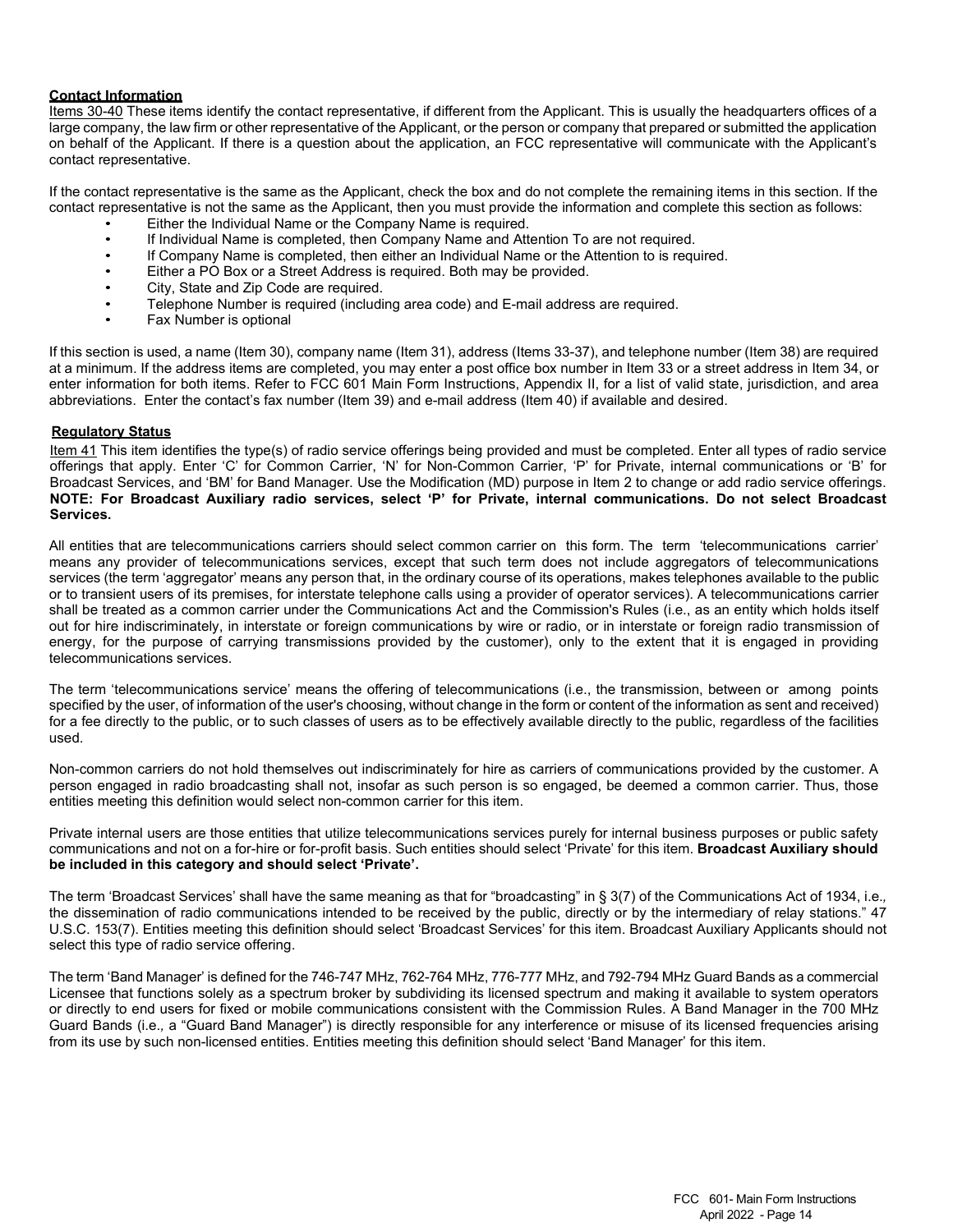#### **Type Of Radio Service**

Item 42 This item identifies all types of radio services for the Applicant. Enter 'F' for Fixed, 'M' for Mobile, 'R' for Radiolocation, 'S' for Satellite, and 'B' for Broadcast Services. Enter all types of radio services, as applicable. Broadcast Auxiliary Applicants should select Fixed or Mobile, not Broadcast Services. **Note: Broadcast Services is for the direct dissemination to the public.**

Item 43 Indicate whether the Applicant plans to provide interconnected service to the public switched telephone network as defined in the FCC rules. Enter 'Y' if yes. Otherwise, enter 'N'.

#### **Alien Ownership Questions**

These items enable the FCC to determine whether an Applicant is eligible under § 310(a) and (b) of the Communications Act of 1934, as amended, to hold a station license. Applicants are required to answer these questions only if 1) they are filing FCC Form 601 for one of the following purposes indicated in Item 2: New, Amendment, Modification, or Renewal/Modification; and 2) the answers have changed from those previously provided. If the answer is 'Y', attach exhibit explaining circumstances. Applicants using FCC Form 601 for any other purpose are not required to answer these questions. Any Applicant that answers 'Y' to Items 44-48 must provide an attachment explaining the circumstances. The FCC will otherwise dismiss the Application without further consideration.

The Commission's foreign ownership rules for common carrier, aeronautical en route and aeronautical fixed radio station licensees are codified in 47 CFR §§ 1.5000-1.5004. *See also Review of Foreign Ownership Policies for Common Carrier and Aeronautical Radio Licensees under Section 310(b)(4) of the Communications Act of 1934, as amended*, IB Docket No. 11-133, Second Report and Order, 28 FCC Rcd 5741 (2013) ("*Foreign Ownership Second Report and Order*").

Item 44 All Applicants filing FCC Form 601 for one of the purposes indicated above must answer Item 44. The FCC cannot grant an authorization to a foreign government or the representative of a foreign government. Therefore, if the true and correct answer to Item 44 is 'Y', the Applicant is not eligible to hold a license and the FCC will dismiss the application, if filed, without further consideration.

Items 45-46 The FCC cannot grant an authorization to provide common carrier or aeronautical en route service to any Applicant for which the true and correct answer to either of Items 45 or 46 is 'Y' Any Applicant that answers 'Y' to either of Items 45 or 46 must provide an attachment explaining why the requested license(s) is exempt from the prohibitions contained in Section 310(b)(1)-(2) of the Communications Act, 47 U.S.C. § 310(b)(1)-(2). The FCC will otherwise dismiss the application without further consideration.

Item 47 Enter 'Y' if the Applicant is a corporation of which more than one-fifth of the capital stock is owned of record or voted by aliens or their representatives, or by a foreign government or representative thereof, or by any corporation organized under the laws of a foreign country. Otherwise, enter 'N'. If the answer is 'Y', and if the requested license(s) would allow for the provision of a common carrier service, it is necessary for the Applicant to have or obtain Commission approval. *See* 47 CFR § 1.5000(a)(2). If the answer is 'Y', and if the requested license(s) would allow for the provision of aeronautical en route service, the Applicant must provide an attachment explaining why the requested license(s) is exempt from the prohibitions contained in Section 310(b)(3) of the Communications Act, 47 U.S.C. § 310(b)(3). The FCC will otherwise dismiss the application without further consideration.

While Section 310(b)(3) of the Communications Act prohibits foreign individuals, governments, and corporations from owning more than 20 percent of the capital stock of a broadcast, common carrier, aeronautical en route, and aeronautical fixed radio station licensee, the Commission has determined that it will not apply the 20 percent limit to common carrier licensees in which the foreign investment is held in the licensee through U.S.-organized entities that do not control the licensee, to the extent the Commission determines such foreign ownership is consistent with the public interest. In making a public interest determination, the Commission applies the same policies and procedures that it applies in reviewing foreign ownership that is subject to Section 310(b)(4) of the Communications Act. The Commission adopted this Section 310(b)(3) "forbearance" approach in the *Review of Foreign Ownership Policies for Common Carrier and Aeronautical Radio Licensees under Section 310(b)(4) of the Communications Act of 1934, as Amended*, IB Docket No. 11-133, 27 FCC Rcd 9832 (2012) ("*Foreign Ownership First Report and Order*"). The Commission codified the forbearance approach in the *Foreign Ownership Second Report and Order*, 28 FCC Rcd at 5759-5763, ¶¶ 30-37.

The Commission's Section 310(b)(3) forbearance approach applies only to foreign equity and voting interests that are held, or would be held, in the common carrier Licensee through one or more intervening U.S.-organized entities that do not control the Licensee. Foreign equity and/or voting interests that are held, or would be held, directly in the Licensee, or indirectly other than through an intervening U.S. organized entity, are not subject to the Commission's Section 310(b)(3) forbearance approach and shall not be permitted to exceed 20 percent equity or voting interests.

Accordingly, if the requested license(s) would allow for the provision of a common carrier service, any Applicant that answers 'Y' to Item 47 must provide an attachment consisting of one of the showings specified in (i), (ii), or (iii) below. The FCC will otherwise dismiss the application without further consideration.

(i) A demonstration that the subject application is exempt from the provisions of Section  $310(b)(3)$ ;

(ii) A statement that the Applicant has received prior Commission approval of its foreign ownership pursuant to the Commission's Section 310(b)(3) forbearance approach, citation(s) to the relevant declaratory ruling(s) received by the Applicant (i.e., DA or FCC Number, FCC Record citation if available, and release date), and a statement specifying that the Applicant is in compliance with the terms and conditions of its ruling and with the Commission's Rules; or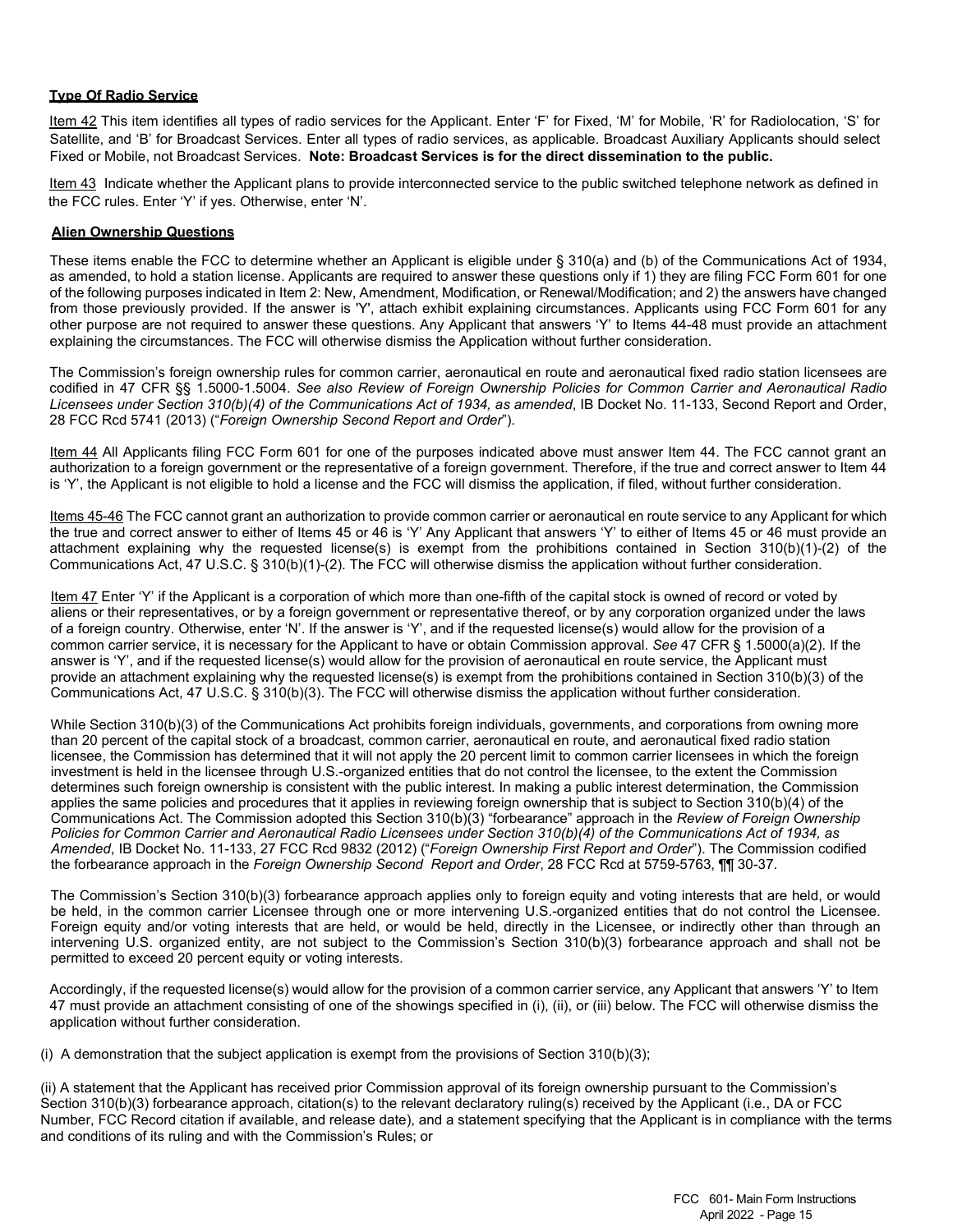(iii) A copy of a petition for declaratory ruling filed pursuant to 47 CFR  $\S$  1.5000 (a)(2) requesting Commission approval of the Applicant's foreign ownership, held through one or more intervening U.S.-organized entities that hold non-controlling equity and/or voting interests in the Applicant, along with any foreign interests held in the Applicant directly (which shall not exceed 20 percent of its equity interests and/or 20 percent of its voting interests). The petition may be filed electronically on the Internet through the International Bureau Filing System (IBFS) and shall otherwise comport with the requirements of 47 CFR §§ 1.5000 -1.5004.

With respect to the showing specified in (ii) above, an Applicant that is relying on a foreign ownership ruling(s) issued to an "affiliate" pursuant to the Commission's Section 310(b)(3) forbearance approach and 47 CFR § 1.5000 (a)(2) shall include in its showing a certification signed by the affiliate, a U.S.-organized successor-in-interest formed as part of a pro forma reorganization, or a controlling parent company, stating that the affiliate or successor-in-interest is in compliance with the terms and conditions of the foreign ownership ruling(s) and the Commission's Rules. See 47 CFR § 1.5004 (b). See also 47 CFR § 1.5000 (d)(2) (defining the term "affiliate" for purposes of Sections 1.5000-1.5004 of the Rules).

Item 48a Enter 'Y' if the Applicant is directly or indirectly controlled by any other U.S.-organized entity of which more than one-fourth of the capital stock is owned of record or voted by aliens or their representatives, or by a foreign government or representative thereof, or by any corporation organized under the laws of a foreign country. Otherwise, enter 'N'. If the answer is 'Y', and if the requested license(s) would allow for the provision of a common carrier or aeronautical en route service, it is necessary for the Applicant to have or obtain Commission approval of the foreign ownership of its direct and/or indirect controlling U.S.-organized parent company(ies) pursuant to Section 310(b)(4) of the Communications Act of 1934, 47 U.S.C. § 310(b)(4). See 47 CFR § 1.5000(a)(1); Foreign Ownership Second Report and Order, 28 FCC Rcd at 5759-5763, ¶¶ 30-37.

Accordingly, any Applicant that answers 'Y' to Item 48a must provide an attachment consisting of one of the showings specified in (i), (ii), or (iii) below. The FCC will otherwise dismiss the application without further consideration.

(i) A demonstration that the requested license(s) is exempt from the provisions of Section 310(b)(4);

 (ii) A statement that the Applicant has received prior Commission approval of the foreign ownership of its direct and/or indirect controlling U.S. parent company(ies) pursuant to Section 310(b)(4), citation(s) to the relevant declaratory ruling(s) received by the Applicant (i.e., DA or FCC Number, FCC Record citation if available, and release date), and a statement specifying that the Applicant is in compliance with the terms and conditions of its ruling and with the Commission's Rules; or

(iii) A copy of a petition for declaratory ruling filed pursuant to 47 CFR  $\S$  1.5000(a)(1) requesting Commission approval of the foreign ownership of its direct and/or indirect controlling U.S.-organized parent company(ies). The petition may be filed electronically on the Internet through the International Bureau Filing System (IBFS) and shall otherwise comport with the requirements of 47 CFR §§ 1.5000- 1.5004.

With respect to the showing specified in (ii) above, an Applicant that is relying on a foreign ownership ruling(s) issued to an "affiliate" pursuant to Section 310(b)(4) of the Act and 47 CFR § 1.5000 (a)(1) shall include in its showing a certification signed by the affiliate, a U.S.-organized successor-in-interest formed as part of a pro forma reorganization, or a controlling parent company, stating that the affiliate or successor-in-interest is in compliance with the terms and conditions of the foreign ownership ruling(s) and the Commission's Rules. See 47 CFR § 1.500 (b). See also 47 CFR § 1.5000 (d)(2) (defining the term "affiliate" for purposes of Sections 1.5000-1.5004 of the Rules).

Item 48b An Applicant that has answered 'Y' to Item 47 and/or Item 48a is required to respond to Item 48b. Item 48b enables the FCC to determine whether the Applicant has attached to its application the appropriate foreign ownership showing required by the Commission's Foreign Ownership Second Report and Order, IB Docket No. 11-133, FCC 13-50, and the foreign ownership rules adopted in that Order, 47 CFR §§ 1.5000 -1.5004. See Main Form Instructions for Item 47 and Item 48a.

#### **Basic Qualification Questions**

Items 49-51 These items enable the FCC to determine whether an Applicant is eligible under §§ 310(d) and 308(b) of the Communications Act of 1934, as amended, to hold or have ownership interest in a station license. Applicants are required to answer these questions only if 1) they are filing FCC Form 601 for one of the following purposes indicated in Item 2: New, Amendment, Modification, or Renewal/Modification; and 2) the answers have changed from those previously provided. Applicants using FCC Form 601 for any other purpose are not required to answer these questions. If the answer to any one or more of Items 49-51 is 'Y', attach as an exhibit a statement explaining the circumstances and a statement giving the reasons why the Applicant believes that grant of the application would be in the public interest notwithstanding the actual or alleged misconduct. If the Applicant responds 'Y' to any question and has previously provided a statement and explanation regarding the circumstances as an attachment to a prior application filed in ULS, and the facts and circumstances are unchanged, the Applicant may refer to the previous application by identifying the application file number and indicating the disposition of the prior application.

#### **Aeronautical Advisory Station (Unicom) Certification**

Item 52 This item certifies that the Licensee has complied with 47 CFR § 87.215(g). Failure to certify may result in dismissal of the application and forfeiture of any fees paid.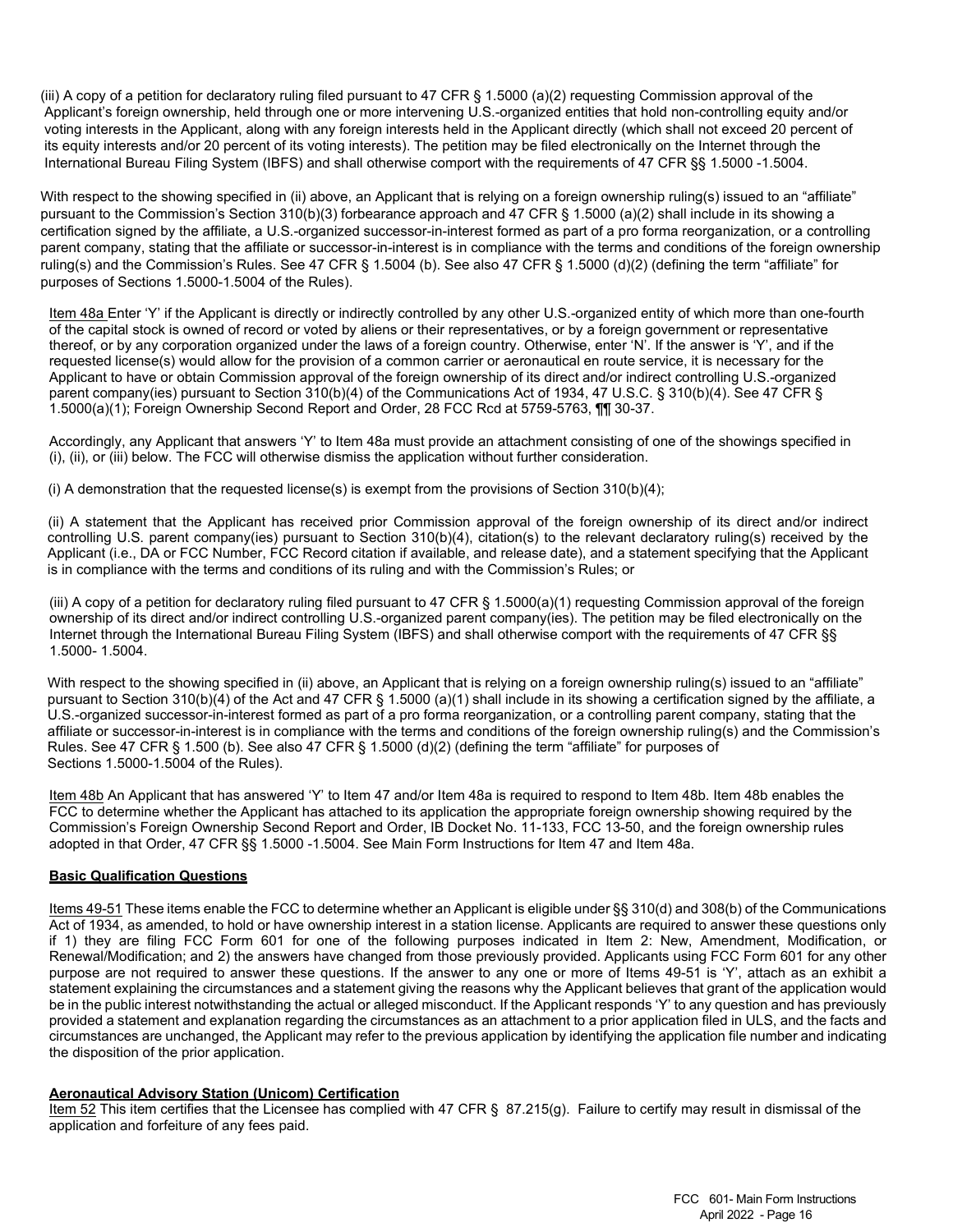#### **Broadband Radio Service and Educational Broadband Service Cable Cross-Ownership**

Item 53a and 53b These items enable the FCC to determine whether an Applicant has complied with 47 CFR § 27.1202.

#### **Broadband Radio Service and Educational Broadband Service**

Item 54 (for EBS only) and Item 55 (for BRS and EBS). These items enable the FCC to determine whether the Licensee has complied with 47 CFR § 27.50, § 27.55, § 27.1203 and § 27.1221.

#### **Applicants Who Participated in an Auction**

Item 56 This item enables the FCC to determine whether the Applicant has complied with the qualifying rural wireless partnership exception.

#### **Renewal Applicants**

Items 57, 58, and 59 These items enable the FCC to determine whether the Applicant has complied with the applicable requirements to warrant renewal of its license(s). Licensee compliance with these requirements will be measured from no earlier than October 1, 2020 , *see* Amendment of Parts 1, 22, 24, 27, 74, 80, 90, 95, and 101 To Establish Uniform License Renewal, Discontinuance of Operation, and Geographic Partitioning and Spectrum Disaggregation Rules and Policies for Certain Wireless Radio Services, 32 FCC Rcd 8874, 8889, para. 35 (2017), unless directed otherwise in this form and its instructions.

These questions must be answered on renewal applications for 700 MHz, AWS-4, H Block, AWS-3, and/or 600 MHz licenses filed beginning October 1, 2020. These questions must be answered on renewal applications for all geographic-area licenses identified in 47 CFR § 1.907 ("Covered Geographic Licenses") beginning January 1, 2023, with the exception of UMFUS licenses, but licensee compliance with these requirements will be measured from October 1, 2020. In advance of the January 1, 2023 date, licensees holding Covered Geographic Licenses other than 700 MHz, AWS-4, H Block, AWS-3, and/or 600 MHz licenses will not be required to answer these questions and will be required to comply with the service-specific renewal rules in effect as of August 3, 2017. Licensees holding UMFUS licenses will not be required to answer these questions until June 1, 2024.

These questions must be answered on renewal applications for Covered Site-Based licenses filed after October 1, 2020.

For Item 57, the licensee of a Covered Site-based License that has temporarily reduced operations under the license for fewer than 180 days during the term of the license, or the licensee of a Covered Geographic License (not including a partitioned or disaggregated license without a performance requirement) that has temporarily dropped below its construction benchmark associated with the license for fewer than 180 days during the term of the license, may make the applicable Operation/Performance Requirement Certification. Also, for Item 57, licensees of a partitioned or disaggregated Covered Geographic License without a performance requirement as of October 1, 2020 will not be required to make the applicable certification regarding use of its spectrum until the end of its second or subsequent license term after October 1, 2020.

For Item 58, if a licensee seeks to renew a license in a service that did not have an explicit definition of permanent discontinuance as of August 3, 2017, such a licensee has until January 1, 2019 to come into compliance with our new permanent discontinuance rules. If a licensee in such service is not providing service or is not operational on January 1, 2019, the discontinuance period would start as of that date.

For Item 59, if the Applicant was granted a waiver under applicable FCC rules and policies, and the Applicant has substantially complied with the terms of such waiver and the Communications Act of 1934, as amended, it may select 'Y' as the appropriate response.

#### **General Certification Statements**

By signing this form, the Applicant certifies that the statements listed in this section are true, complete, correct, and made in good faith. General Certification (9) is required for applications for licenses for spectrum that is required by Sections 6103, 6401-6403 of the Middle Class Tax Relief and Job Creation Act of 2012, codified at 47 U.S.C. §§ 309, 1413, 1451-1452, to be assigned by a system of competitive bidding under 47 U.S.C. § 309(j) (e.g., radio service AH (AWS-H Block at 1915-1920 MHz and 1995-2000 MHz), radio service AT (AWS-3, 1695-1710 MHz, 1755-1780 MHz and 2155-2180 MHz), and radio service WT (600 MHz Band)). For purposes of this certification, the term "reasons of national security" means matters relating to the national defense and foreign relations of the United States.

#### **Signature**

Items 57-59 These items must be completed. To be acceptable for filing, applications and amendments must be signed in accordance with Part 1 of the FCC rules. The signor must be a person authorized to sign the application. Paper originals of applications must bear an original signature. On paper originals neither rubber-stamped nor photocopied signatures are acceptable. For filers filing electronically via ULS, the electronic signature shall consist of the name of the Applicant typed on the application as a signature.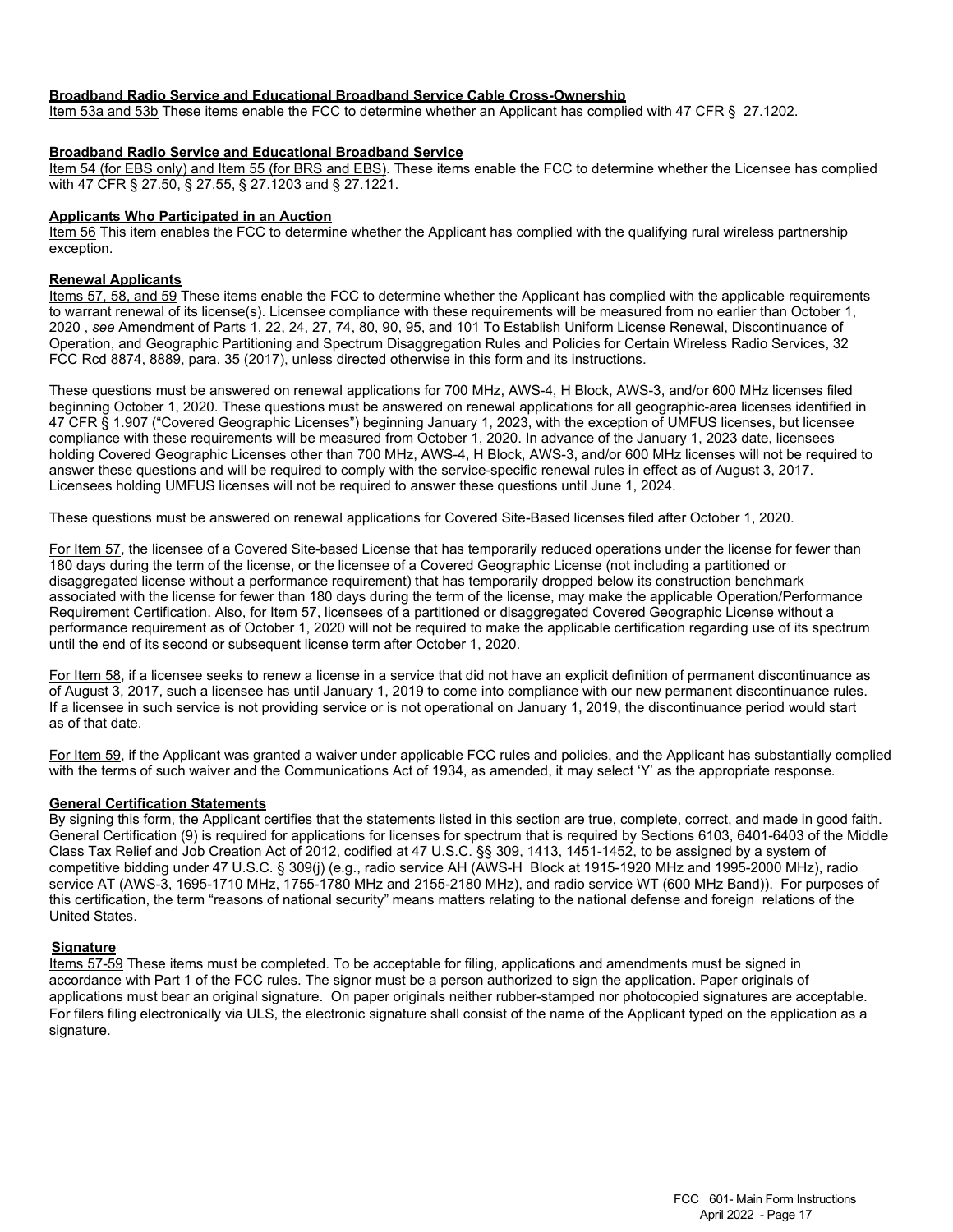# **Appendix I**

# **General Guidelines on International Coordination Requirements**

International coordination is an ongoing process, and agreements with neighboring countries are subject to change at any time.

A current list of agreements with Canada, arranged by frequency band, is available at [https://www.fcc.gov/canadian-agreements](https://www.fcc.gov/canadian-agreements-frequency)[frequency.](https://www.fcc.gov/canadian-agreements-frequency) A current list of agreements with Mexico, arranged by frequency band, is available at [https://www.fcc.gov/mexican](https://www.fcc.gov/mexican-agreements-frequency)[agreements-frequency.](https://www.fcc.gov/mexican-agreements-frequency) These links provide guidance on whether the frequency band being applied for is subject to international coordination with Canada or Mexico. Applicants should refer to the actual agreement to determine the specific coordination criteria applicable to a frequency band. If you are unsure of the coordination criteria for a particular frequency band, contact the Commission for guidance.

International agreements shown at the links above specify general coordination criteria only for those frequency bands for which coordination authority resides with the FCC. Frequency bands that are shared with the Federal Government may have different coordination criteria and are coordinated by the Interdepartment Radio Advisory Committee (IRAC). *See* 47 CFR § 2.106 for a table of frequency allocations. The following list of counties/boroughs, by state, provides further guidance on which areas require frequency coordination with Canada.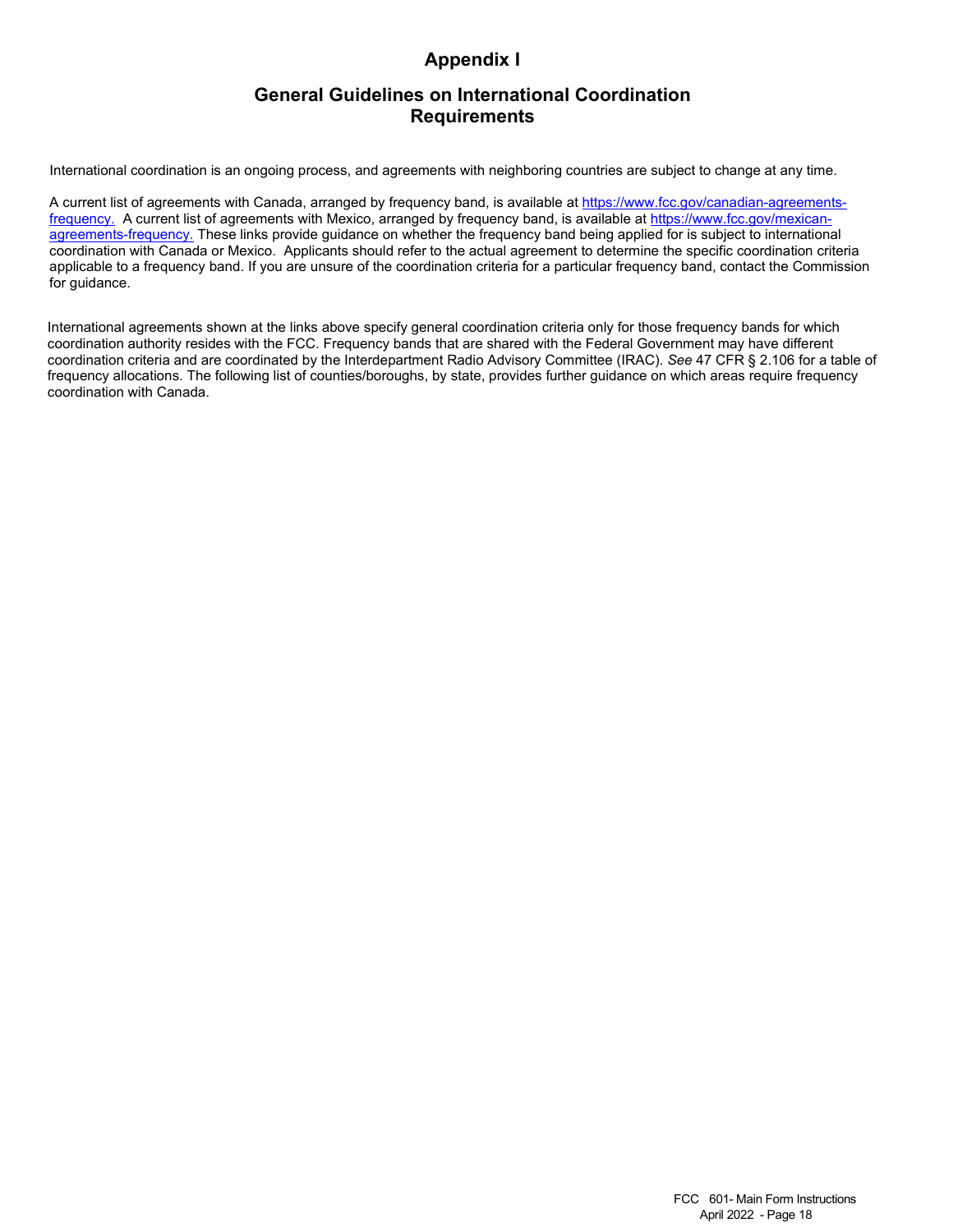# **List of Counties/Boroughs, by State, Having Areas Within Various Canadian Coordination Zones**

For use with Schedules D, I and M

| X- County/Borough is<br>completely within<br>specified zone. | North of Line A<br>East of Line C                  | Within 120 km (75 mi)<br>of Canadian Border | Within 56.3 km (35 mi)<br>Canadian Border |                     | North of Line A<br>East of Line C                  | Within 120 km (75 mi)<br>of Canadian Border | Within 56.3 km (35 mi)<br>of Canadian Border |                            | ⋖<br>East of Line C     | Within 120 km (75 mi)<br>of Canadian Border        | Within 56.3 km (35 mi)<br>of Canadian Border |
|--------------------------------------------------------------|----------------------------------------------------|---------------------------------------------|-------------------------------------------|---------------------|----------------------------------------------------|---------------------------------------------|----------------------------------------------|----------------------------|-------------------------|----------------------------------------------------|----------------------------------------------|
| $XP - County/Borough$                                        |                                                    |                                             |                                           |                     |                                                    |                                             |                                              |                            | North of Line           |                                                    |                                              |
| is partially within                                          |                                                    |                                             |                                           |                     |                                                    |                                             |                                              |                            |                         |                                                    |                                              |
| specified zone.                                              |                                                    |                                             |                                           |                     |                                                    |                                             |                                              |                            |                         |                                                    |                                              |
| Alaska                                                       |                                                    |                                             | $\frac{1}{\sigma}$                        | Michigan (cont'd)   |                                                    |                                             |                                              | Minnesota (Cont'd)         |                         |                                                    |                                              |
| Haines Borough                                               | х                                                  | х                                           | X                                         | Crawford            | $\overline{\mathsf{x}}$                            |                                             |                                              | Cass                       |                         | $X$ $\overline{P}$                                 |                                              |
| Juneau Borough                                               | $\overline{\mathsf{x}}$                            | $\overline{\mathsf{x}}$                     | X                                         | Delta               | X                                                  |                                             |                                              | Clearwater                 | XP                      | XP                                                 |                                              |
| Ketchikan Gateway                                            | $\overline{\mathsf{x}}$                            | $\overline{\mathsf{x}}$                     | XP                                        | <b>Dickinson</b>    | $\overline{\mathsf{x}}$                            |                                             |                                              | $\overline{\text{Cook}}$   | $\overline{\mathsf{x}}$ | X                                                  | X P                                          |
| <b>North Slope</b>                                           | $X$ P                                              | $X$ $\overline{P}$                          | XP                                        | Eaton               | XP                                                 |                                             |                                              | tasca                      | X <sub>P</sub>          | X <sub>P</sub>                                     |                                              |
| Prince Of Wales outer                                        | X                                                  | $X$ $\overline{P}$                          | X P                                       | Emmet               | X                                                  | X                                           |                                              | Kittson                    | Χ                       | χ                                                  | X                                            |
| Ketchikan                                                    |                                                    |                                             |                                           | Genesee             | $\overline{\mathsf{x}}$                            | $\overline{\mathsf{x}}$                     |                                              | Koochiching                | $\overline{\mathsf{x}}$ | $\overline{\mathsf{x}}$                            | XP                                           |
| "Sitka                                                       | х                                                  | $X$ $\overline{P}$                          |                                           | Gladwin             | $\overline{\mathsf{x}}$                            |                                             |                                              | .ake                       | Χ                       | X <sub>P</sub>                                     | <b>XP</b>                                    |
| Skagway-Hoonah-                                              | $\overline{\mathsf{x}}$                            | XP                                          | XP                                        | Gogebic             | X                                                  |                                             |                                              | ake Of The Woods           | $\overline{\mathsf{x}}$ | $\overline{\mathsf{x}}$                            | XP                                           |
| Angoon                                                       |                                                    |                                             |                                           | Gratiot             | $\overline{\mathsf{x}}$                            |                                             |                                              | Marshall                   | X                       | χ                                                  | XP                                           |
| Southeast Fairbanks                                          | $X$ $\overline{P}$                                 | $X$ $\overline{P}$                          | $X$ P                                     | Hillsdale           | $\overline{\mathsf{x}}$                            | X P                                         |                                              | Pennington                 | XP                      | X                                                  |                                              |
| Valdez-cordova                                               | <b>XP</b>                                          | XP                                          | XP                                        | Houghton            | $\overline{\mathsf{x}}$                            | X P                                         |                                              | Polk                       | $X$ P                   | XP                                                 |                                              |
| Wrangell-petersburg                                          | $\overline{\mathsf{x}}$                            | XP                                          | XP                                        | Huron               | $\overline{\mathsf{x}}$                            | $\overline{\mathsf{x}}$                     | XP                                           | <b>Red Lake</b>            |                         | X <sub>P</sub>                                     |                                              |
| Yakutat                                                      | X                                                  | X <sub>P</sub>                              | XP                                        | Ingham              | Χ                                                  | XP                                          |                                              | Roseau                     | X                       | $\overline{\mathsf{x}}$                            | Χ                                            |
| Yukon-koyukuk                                                | XP                                                 | <b>XP</b>                                   | XP                                        | lonia               | XP                                                 |                                             |                                              | St. Louis                  | XP                      | XP                                                 | XP                                           |
| Idaho                                                        |                                                    |                                             |                                           | osco                | х                                                  | XP                                          |                                              | <b>Montana</b>             |                         |                                                    |                                              |
| <b>Bonner</b>                                                | XP                                                 | <b>XP</b>                                   | X P                                       | ron                 | $\overline{\mathsf{x}}$                            |                                             |                                              | <b>Blaine</b>              | XP                      | XP                                                 | X <sub>P</sub>                               |
| Boundary                                                     | X                                                  | $\overline{\mathsf{x}}$                     | X                                         | sabella             | <b>XP</b>                                          |                                             |                                              | Chouteau                   | X P                     | X P                                                |                                              |
| Kootenai                                                     |                                                    | XP<br>XP                                    |                                           | Jackson             | X<br>XP                                            | XP                                          |                                              | Daniels                    | X                       | X                                                  | X                                            |
| Shoshone                                                     | ΧP                                                 |                                             |                                           | Kalkaska            | X                                                  | X                                           | X                                            | Flathead                   | X P                     | <b>XP</b>                                          | X <sub>P</sub>                               |
| Indiana<br>Allen                                             | $X$ $\overline{P}$                                 |                                             |                                           | Keweenaw            | $\overline{\mathsf{x}}$                            | $\overline{\mathsf{x}}$                     | X P                                          | Glacier<br>Hill            | X<br>Χ                  | $\overline{\mathsf{x}}$<br>$\overline{\mathsf{x}}$ | XP<br><b>XP</b>                              |
| De Kalb                                                      | XP                                                 |                                             |                                           | apeer<br>.eelanau   | XP                                                 |                                             |                                              | .ake                       |                         | XP                                                 |                                              |
| <b>Steuben</b>                                               | XP                                                 |                                             |                                           | enawee              | X                                                  | Χ                                           | XP                                           | ewis And Clark             |                         | XP                                                 |                                              |
| <b>Maine</b>                                                 |                                                    |                                             |                                           | .ivingston          | $\overline{\mathsf{x}}$                            | $\overline{\mathsf{x}}$                     | $\overline{XP}$                              | _iberty                    | Χ                       | X                                                  | <b>XP</b>                                    |
| Androscoggin                                                 | XP                                                 | X P                                         |                                           | uce.                | $\overline{\mathsf{x}}$                            | $\overline{\mathsf{x}}$                     | $\overline{XP}$                              | .incoln                    | $\overline{\mathsf{x}}$ | <b>XP</b>                                          | XP                                           |
| Aroostook                                                    | $\overline{\mathsf{x}}$                            | $\overline{\mathsf{x}}$                     | х                                         | Mackinac            | $\overline{\mathsf{x}}$                            | $\overline{\mathsf{x}}$                     | $\overline{XP}$                              | Mccone                     | XP                      | XP                                                 |                                              |
| Cumberland                                                   |                                                    | $\overline{XP}$                             |                                           | Macomb              | $\overline{\mathsf{x}}$                            | $\overline{\mathsf{x}}$                     | X                                            | Phillips                   | $\overline{XP}$         | <b>XP</b>                                          | XP                                           |
| Franklin                                                     | $\overline{\mathsf{x}}$                            | X                                           | X P                                       | Marquette           | $\overline{\mathsf{x}}$                            | $\overline{XP}$                             |                                              | Pondera                    | X P                     | $\overline{\mathsf{x}}$                            |                                              |
| Hancock                                                      | $\overline{\mathsf{x}}$                            | X P                                         | $X$ $P$                                   | Menominee           | $\overline{XP}$                                    |                                             |                                              | Richland                   | X <sub>P</sub>          | XP                                                 |                                              |
| Kennebec                                                     | X P                                                | X P                                         |                                           | Midland             | х                                                  |                                             |                                              | Roosevelt                  | $\overline{\mathsf{x}}$ | $\overline{\mathsf{x}}$                            | XP                                           |
| Oxford                                                       | X P                                                | X P                                         | $\overline{XP}$                           | Missaukee           | XP                                                 |                                             |                                              | Sanders                    | X P                     | <b>XP</b>                                          |                                              |
| Penobscot                                                    | X P                                                | $\overline{XP}$                             | $\overline{XP}$                           | Monroe              | $\overline{\mathsf{x}}$                            | $\overline{\mathsf{x}}$                     | X P                                          | Sheridan                   | $\overline{\mathsf{x}}$ | $\overline{\mathsf{x}}$                            | XP                                           |
| Piscataquis                                                  | $\overline{\mathsf{x}}$                            | $\overline{\mathsf{x}}$                     | $\overline{XP}$                           | Montcalm            | X P                                                |                                             |                                              | Teton                      | X <sub>P</sub>          | XP                                                 |                                              |
| Somerset                                                     | $\overline{\mathsf{x}}$                            | $\overline{XP}$                             | XP                                        | Montmorency         | $\overline{\mathsf{x}}$                            | $\overline{\mathsf{x}}$                     |                                              | Toole                      | Χ                       | $\overline{\mathsf{x}}$                            | <b>XP</b>                                    |
| Waldo                                                        | X P                                                | X P                                         |                                           | Oakland             | $\overline{\mathsf{x}}$<br>$\overline{\mathsf{x}}$ | $\overline{\mathsf{x}}$                     | X P                                          | Valley                     | XP                      | XP                                                 | X <sub>P</sub>                               |
| Washington                                                   | X                                                  | $\overline{\mathsf{x}}$                     | $\overline{XP}$                           | Ogemaw<br>Ontonagon | х                                                  | XP                                          |                                              | <b>New Hampshire</b>       |                         |                                                    |                                              |
| <b>Michigan</b>                                              |                                                    |                                             |                                           | Oscoda              | $\overline{\mathsf{x}}$                            | $\overline{XP}$                             |                                              | Carroll                    | XP                      | XP                                                 |                                              |
| Alcona                                                       | X                                                  | X.                                          |                                           | Otsego              | $\overline{\mathsf{x}}$                            | X P                                         |                                              | Coos                       | XP                      | X                                                  | XP                                           |
| Alger                                                        | Χ                                                  | X P                                         |                                           | Presque Isle        | X                                                  | $\overline{\mathsf{x}}$                     | XP                                           | Grafton<br><b>New York</b> | $X$ $\overline{P}$      | XP                                                 |                                              |
| Alpena                                                       | X                                                  | X                                           | XP                                        | Roscommon           | $\overline{\mathsf{x}}$                            |                                             |                                              |                            |                         |                                                    |                                              |
| Antrim                                                       | <b>XP</b>                                          |                                             |                                           | Saginaw             | $\overline{\mathsf{x}}$                            | X <sub>P</sub>                              |                                              | Allegany                   | X P<br>X P              | X P                                                | X P                                          |
| Arenac                                                       | Χ                                                  | XP                                          |                                           | Sanilac             | Χ                                                  | X                                           | ΧP                                           | Cattaraugus                | XP                      | X<br>$\overline{\mathsf{x}}$                       | X P                                          |
| <b>Baraga</b>                                                | $\overline{\mathsf{x}}$<br>$\overline{\mathsf{x}}$ | X P                                         |                                           | Schoolcraft         | $\overline{\mathsf{x}}$                            | XP                                          |                                              | Cayuga<br>Chautauqua       | χ                       | $\overline{\mathsf{x}}$                            | XP                                           |
| Bay                                                          | XP                                                 |                                             |                                           | Shiawassee          | $\overline{\mathsf{x}}$                            | XP                                          |                                              | Clinton                    | $\overline{\mathsf{x}}$ | $\overline{\mathsf{x}}$                            | XP                                           |
| Branch<br>Calhoun                                            | XP                                                 |                                             |                                           | St. Clair           | $\overline{\mathsf{x}}$                            | Χ                                           | X                                            | Cortland                   |                         | <b>XP</b>                                          |                                              |
| Charlevoix                                                   | X                                                  | XP                                          |                                           | Tuscola             | $\overline{\mathsf{x}}$                            | χ                                           |                                              | Erie                       | χ                       | $\overline{\mathsf{x}}$                            | X                                            |
| Cheboygan                                                    | $\overline{\mathsf{x}}$                            | X                                           | XP                                        | Washtenaw           | χ                                                  | χ                                           | ΧP                                           | Essex                      | X                       | <b>XP</b>                                          | <b>XP</b>                                    |
| Chippewa                                                     | $\overline{\mathsf{x}}$                            | $\overline{\mathsf{x}}$                     | $\overline{\mathsf{x}}$                   | Wayne               | X                                                  | $\overline{\mathsf{x}}$                     | X                                            | Franklin                   | χ                       | $\overline{\mathsf{x}}$                            | XP                                           |
| Clare                                                        | <b>XP</b>                                          |                                             |                                           | Minnesota           |                                                    |                                             |                                              | Genesee                    | X                       | X                                                  | XP                                           |
| Clinton                                                      | $\overline{\mathsf{x}}$                            |                                             |                                           | Beltrami            |                                                    | XP XP XP Carlton                            |                                              |                            |                         |                                                    |                                              |
|                                                              |                                                    |                                             |                                           |                     | X <sub>P</sub>                                     |                                             |                                              |                            |                         |                                                    |                                              |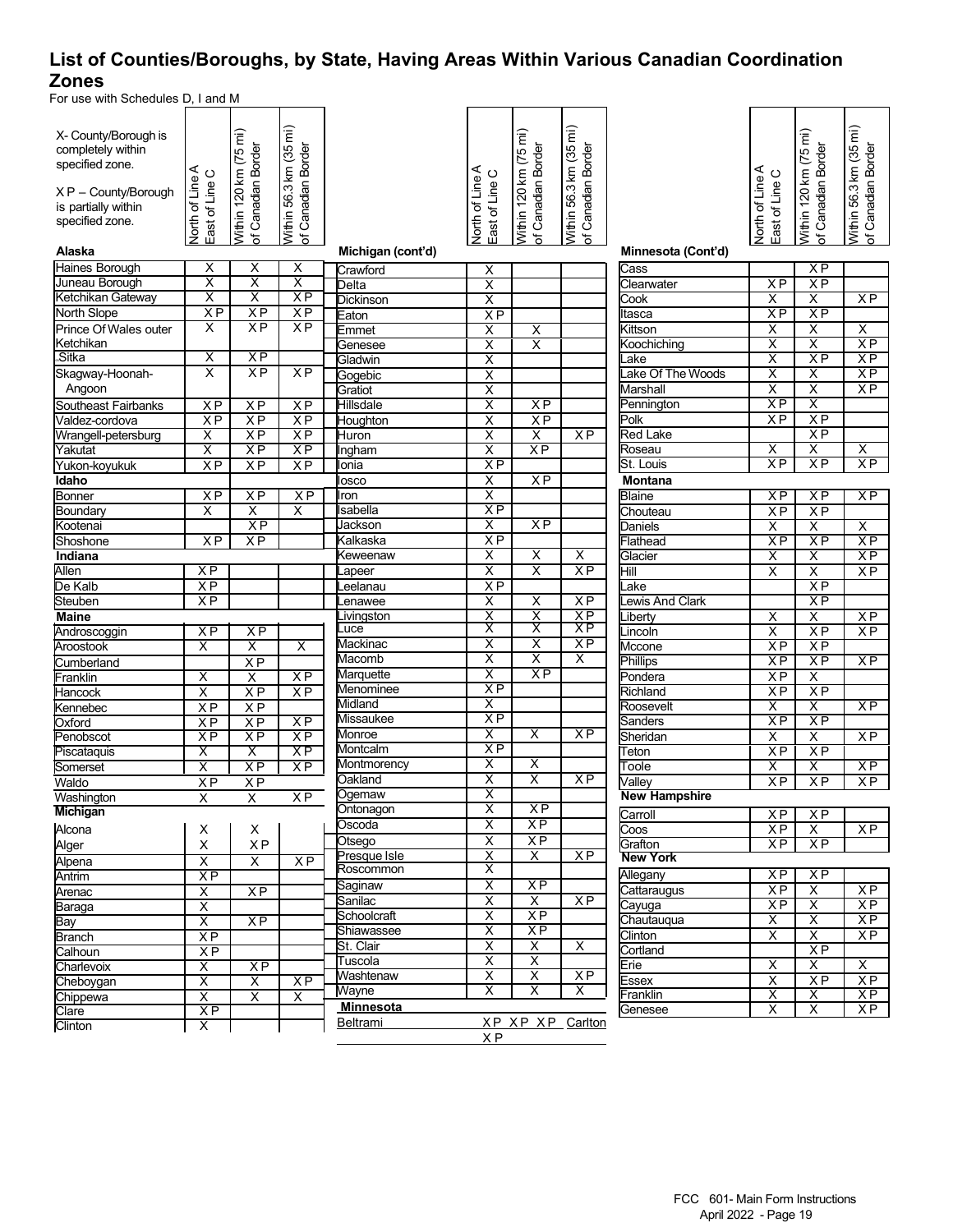X – County is completely within specified zone.

X P - County is partially within specified zone.







| Hamilton            | ΧP                      | ΧP                      |                         |
|---------------------|-------------------------|-------------------------|-------------------------|
| Herkimer            | X <sub>P</sub>          | ΧP                      |                         |
| Jefferson           | X                       | $\overline{\mathsf{X}}$ | $X$ P                   |
| Lewis               | $\overline{\mathsf{x}}$ | $\overline{\mathsf{x}}$ | $X$ P                   |
| Livingston          | $\overline{\mathsf{x}}$ | $\overline{\mathsf{x}}$ |                         |
| Madison             | ΧP                      | X <sub>P</sub>          |                         |
| Monroe              | Χ                       | $\overline{\mathsf{x}}$ | $X\overline{P}$         |
| Niagara             | $\overline{\mathsf{x}}$ | $\overline{\mathsf{x}}$ | X                       |
| Oneida              | X <sub>P</sub>          | XP                      |                         |
| Onondaga            | $\overline{XP}$         | Χ                       | $\overline{XP}$         |
| Ontario             | Χ                       | Χ                       |                         |
| Orleans             | $\overline{\mathsf{x}}$ | $\overline{\mathsf{x}}$ | $\overline{\mathsf{x}}$ |
| Oswego              | X                       | $\overline{\mathsf{x}}$ | ΧP                      |
| Schuyler            |                         | χ                       |                         |
| Seneca              | $X$ P                   | X P                     |                         |
| St. Lawrence        | X                       | $\overline{\mathsf{x}}$ | X <sub>P</sub>          |
| Steuben             | $\overline{XP}$         | XP                      |                         |
| <b>Tompkins</b>     |                         | ΧP                      |                         |
| Warren              | XP                      |                         |                         |
| Washington          | $\overline{XP}$         |                         |                         |
| Wayne               | $\overline{\mathsf{x}}$ | $\overline{\mathsf{x}}$ | XP                      |
| Wyoming             | $\overline{\mathsf{x}}$ | $\overline{\mathsf{x}}$ | XP                      |
| Yates               | $\overline{XP}$         | ΧP                      |                         |
| <b>North Dakota</b> |                         |                         |                         |

| <b>Benson</b>      | X <sub>P</sub>          | X <sub>P</sub>          |                         |
|--------------------|-------------------------|-------------------------|-------------------------|
| <b>Bottineau</b>   | X                       | $\overline{\mathsf{x}}$ | $\overline{\mathsf{x}}$ |
| <b>Burke</b>       | $\overline{\mathsf{x}}$ | $\overline{\mathsf{x}}$ | $\overline{\mathsf{x}}$ |
| Cavalier           | $\overline{\mathsf{x}}$ | $\overline{\mathsf{x}}$ | $\overline{\mathsf{x}}$ |
| <b>Divide</b>      | $\overline{\mathsf{x}}$ | $\overline{\mathsf{x}}$ | $\overline{\mathsf{x}}$ |
| <b>Grand Forks</b> | $\overline{XP}$         | XP                      |                         |
| Mchenry            | X <sub>P</sub>          | $X$ $\overline{P}$      | $\overline{XP}$         |
| <b>Mckenzie</b>    | XP                      | XP                      |                         |
| Mountrail          | $\overline{XP}$         | $\overline{XP}$         | $\overline{XP}$         |
| Nelson             | X <sub>P</sub>          | X <sub>P</sub>          |                         |
| Pembina            | X                       | $\overline{\mathsf{x}}$ | $\overline{\mathsf{x}}$ |
| Pierce             | X <sub>P</sub>          | X <sub>P</sub>          | X <sub>P</sub>          |
| Ramsey             | <b>XP</b>               | XP                      | $\overline{XP}$         |
| Renville           | X                       | X                       | $\overline{XP}$         |
| Rolette            | $\overline{\mathsf{x}}$ | $\overline{\mathsf{x}}$ | Χ                       |
| Towner             | $\overline{\mathsf{x}}$ | $\overline{\mathsf{x}}$ | $\overline{XP}$         |
| Walsh              | $\overline{\mathsf{x}}$ | $\overline{\mathsf{x}}$ | XP                      |
| Ward               | X <sub>P</sub>          | X <sub>P</sub>          | X <sub>P</sub>          |
| Williams           | $\overline{XP}$         | $\overline{\mathsf{x}}$ | $\overline{XP}$         |

| Ward           | ΧP                      | X P                     | ΧP                      |
|----------------|-------------------------|-------------------------|-------------------------|
| Williams       | <b>XP</b>               | X                       | $X \overline{P}$        |
| <b>Ohio</b>    |                         |                         | <b>Washington</b>       |
| Ashland        | $\overline{XP}$         | X <sub>P</sub>          |                         |
| Ashtabula      | $\overline{\mathsf{x}}$ | X                       | $\overline{XP}$         |
| Crawford       |                         | X                       |                         |
| Cuyahoga       | Χ                       | $\overline{\mathsf{x}}$ | $X$ P                   |
| Defiance       | $\overline{\mathsf{x}}$ | XP                      |                         |
| Erie           | $\overline{\mathsf{x}}$ | $\overline{\mathsf{x}}$ | $\overline{\mathsf{x}}$ |
| Fulton         | $\overline{\mathsf{x}}$ | $\overline{\mathsf{x}}$ |                         |
| Geauga         | $\overline{\mathsf{x}}$ | $\overline{\mathsf{x}}$ | $\overline{XP}$         |
| <b>Hancock</b> | XP                      | <b>XP</b>               |                         |
| Hardin         |                         | $\overline{XP}$         |                         |
| Henry          | $\overline{\mathsf{x}}$ | X                       |                         |
| <b>Holmes</b>  |                         | $\overline{XP}$         |                         |
| Huron          | Χ                       | Χ                       | ΧP                      |
| Lake           | $\overline{\mathsf{x}}$ | x                       | XP                      |
|                |                         |                         |                         |

| .orain                                                | х                       | X                       | ХP              |
|-------------------------------------------------------|-------------------------|-------------------------|-----------------|
| Lucas                                                 | Χ                       | $\overline{\mathsf{x}}$ | ΧP              |
| Mahoning                                              |                         | X <sub>P</sub>          |                 |
| Marion                                                |                         | ΧP                      |                 |
| Medina                                                | ΧP                      | X                       |                 |
| <b>Morrow</b>                                         |                         | X <sub>P</sub>          |                 |
| Ottawa                                                | $\overline{\mathsf{x}}$ | $\overline{\mathsf{x}}$ | X               |
| Paulding                                              | $\overline{XP}$         |                         |                 |
| Portage                                               | ΧP                      | $\overline{XP}$         |                 |
| Putnam                                                | ΧP                      | X <sub>P</sub>          |                 |
| Richland                                              |                         | X <sub>P</sub>          |                 |
| Sandusky                                              | $\overline{\mathsf{x}}$ | X                       | $X\overline{P}$ |
| Seneca                                                | $\overline{\mathsf{x}}$ | $\overline{\mathsf{x}}$ | ΧP              |
| <b>Stark</b>                                          |                         | XP                      |                 |
| Summit                                                | ΧP                      | $\overline{\mathsf{x}}$ |                 |
| Trumbull                                              | X <sub>P</sub>          | X <sub>P</sub>          |                 |
| Wayne                                                 |                         | XP                      |                 |
| Williams                                              | $\overline{\mathsf{x}}$ | X <sub>P</sub>          |                 |
| Wood                                                  | $\overline{\mathsf{x}}$ | $\overline{\mathsf{x}}$ | ΧP              |
| Wyandot                                               |                         | ΧP                      |                 |
| Pennsylvania                                          |                         |                         |                 |
| $\overline{\phantom{0}}$<br>$\ldots$ . $\blacksquare$ | $\sqrt{2}$              | $\overline{\mathbf{v}}$ | $\sqrt{2}$      |

| Crawford | X P            |                 | ΧP  |
|----------|----------------|-----------------|-----|
| Elk      |                | X <sub>P</sub>  |     |
| Erie     | X              | X               | X P |
| Forest   |                | X <sub>P</sub>  |     |
| Mckean   |                | $X$ P           |     |
| Mercer   |                | X <sub>P</sub>  |     |
| Potter   |                | $X$ P           |     |
| Venango  |                | $\overline{XP}$ |     |
| Warren   | X <sub>P</sub> | x               |     |
| Vermont  |                |                 |     |

| Addison    | X              | X <sub>P</sub> |                |
|------------|----------------|----------------|----------------|
| Caledonia  | x              | х              | X P            |
| Chittenden | Χ              | Χ              | X P            |
| Essex      | Χ              | Χ              | X <sub>P</sub> |
| Franklin   | X              | х              | х              |
| Grand Isle | X              | Χ              | X              |
| Lamoille   | Χ              | Χ              | X <sub>P</sub> |
| Orange     | X <sub>P</sub> | ΧP             |                |
| Orleans    | Х              | x              | x              |
| Rutland    | X <sub>P</sub> |                |                |
| Washington | x              | x              | X <sub>P</sub> |
| Windsor    | ΧP             | ΧP             |                |

| Chelan              | X <sub>P</sub>  | X <sub>P</sub>  | ΧP              |
|---------------------|-----------------|-----------------|-----------------|
| Clallam             | x               | x               | X <sub>P</sub>  |
| Douglas             | $\overline{X}P$ | $\overline{XP}$ |                 |
| Ferry               | ΧP              | X <sub>P</sub>  | X <sub>P</sub>  |
| Grant               |                 | ΧP              |                 |
| <b>Grays Harbor</b> | X <sub>P</sub>  | $\overline{XP}$ |                 |
| <b>Island</b>       | x               | x               | $\overline{XP}$ |
| Jefferson           | X               | X               | X <sub>P</sub>  |
| King                | ΧP              | X <sub>P</sub>  |                 |
| Kitsap              | x               | X               |                 |
| Lincoln             |                 | $\overline{XP}$ |                 |
| Mason               | ΧP              | $\overline{XP}$ |                 |
| Okanogan            | X <sub>P</sub>  | Χ               | X <sub>P</sub>  |
|                     |                 |                 |                 |

#### **New York (Cont'd) Ohio (Cont'd) Washington (Cont'd)**

| Pend Oreille |                |                | X <sub>P</sub> |
|--------------|----------------|----------------|----------------|
| Pierce       | X <sub>P</sub> | X <sub>P</sub> |                |
| San Juan     | X              |                |                |
| Skagit       |                |                | X <sub>P</sub> |
| Snohomish    |                | X <sub>P</sub> |                |
| Spokane      | X <sub>P</sub> | X <sub>P</sub> |                |
| Stevens      | X <sub>P</sub> | X <sub>P</sub> | X <sub>P</sub> |
| Whatcom      |                |                |                |
| Wisconsin    |                |                |                |

| Ashland         | ΧP |  |
|-----------------|----|--|
| <b>Bayfield</b> | ΧP |  |
| Douglas         | ΧP |  |
| Florence        | ΧP |  |
| Forest          | ΧP |  |
| Iron            | ΧP |  |
| Marinette       | ΧP |  |
| /ilas           | xр |  |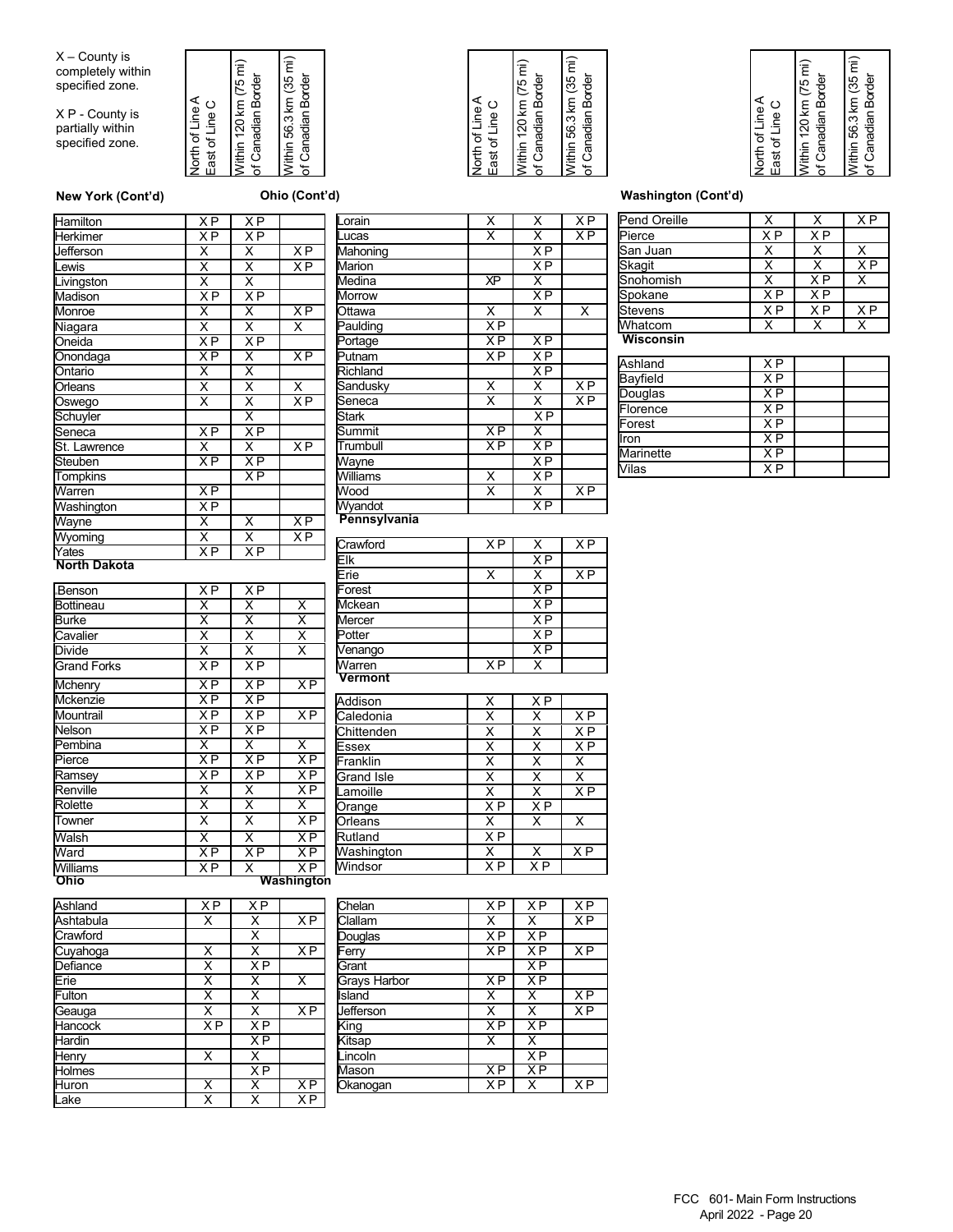# **Appendix II**

# **STATE TABLE**

## **Abbreviations for States, Jurisdictions, and Areas**

| AL        | Alabama               | <b>ND</b> | North Dako         |
|-----------|-----------------------|-----------|--------------------|
| AK        | Alaska                | <b>OH</b> | Ohio               |
| AZ        | Arizona               | OK.       | Oklahoma           |
| AR        | Arkansas              | <b>OR</b> | Oregon             |
| CA        | California            | PA        | Pennsylvar         |
| CO        | Colorado              | RI.       | Rhode Isla         |
| CT        | Connecticut           | SC        | South Card         |
| DE        | Delaware              | SD        | South Dako         |
| DC        | District of Columbia  | <b>TN</b> | Tennessee          |
| FL.       | Florida               | <b>TX</b> | Texas              |
| GA        | Georgia               | UT        | Utah               |
| <b>GM</b> | <b>Gulf of Mexico</b> | VT        | Vermont            |
| HI        | Hawaii                | VA        | Virginia           |
| ID        | Idaho                 | <b>WA</b> | Washingtor         |
| IL        | Illinois              | <b>WV</b> | <b>West Virgir</b> |
| IN        | Indiana               | WI        | Wisconsin          |
| IA        | lowa                  | <b>WY</b> | Wyoming            |
| KS        | Kansas                |           |                    |
| KY        | Kentucky              | AS        | American S         |
| LA        | Louisiana             | GU        | Guam               |
| ME        | Maine                 | <b>MP</b> | Northern M         |
| MD        | Maryland              | PR.       | Puerto Rico        |
| МA        | Massachusetts         | UM        | U.S. Territo       |
| MI        | Michigan              |           | Jarvis Islan       |
| <b>MN</b> | Minnesota             |           | Island, Nav        |
| MS        | Mississippi           |           | Island)            |
| MO        | Missouri              | VI        | Virgin Islan       |
| MT        | Montana               |           |                    |
| <b>NE</b> | <b>Nebrask</b>        | AA        | <b>Armed Ford</b>  |
| <b>NV</b> | a                     | <b>AE</b> | Canada) Aı         |
| NΗ        | New Hampshire         |           | Canada)            |
| NJ        | New Jersey            | AP        | <b>Armed Ford</b>  |
| <b>NM</b> | New Mexico            |           |                    |
| NY.       | New York              |           |                    |

NY New York<br>NC North Card North Carolina ND North Dakota<br>OH Ohio

- 
- 
- 
- PA Pennsylvania<br>RI Rhode Island
- RI Rhode Island<br>SC South Carolin
- SC South Carolina<br>SD South Dakota Delaware SD South Dakota<br>تصنيع TN Tennessee
	-
	-
	-
	-
	-
	- WA Washington<br>WV West Virginia
	- WV West Virginia<br>WI Wisconsin
	-
	- WY Wyoming
	-
	- AS American Samoa<br>GU Guam
	- MP Northern Mariana Islands<br>PR Puerto Rico
	-
	- PR Puerto Rico<br>UM U.S. Territor U.S. Territories: (Baker Island, Howland Island, Jarvis Island, Johnston Atoll, Kingman Reef, Midway Island, Navassa Island, Palmyra Atoll and Wake<br>Island)
	- VI Virgin Islands
	- AA Armed Forces-Americas (excluding
	- AE Canada) Armed Forces-(Europe, Middle
	- AP Armed Forces-Pacific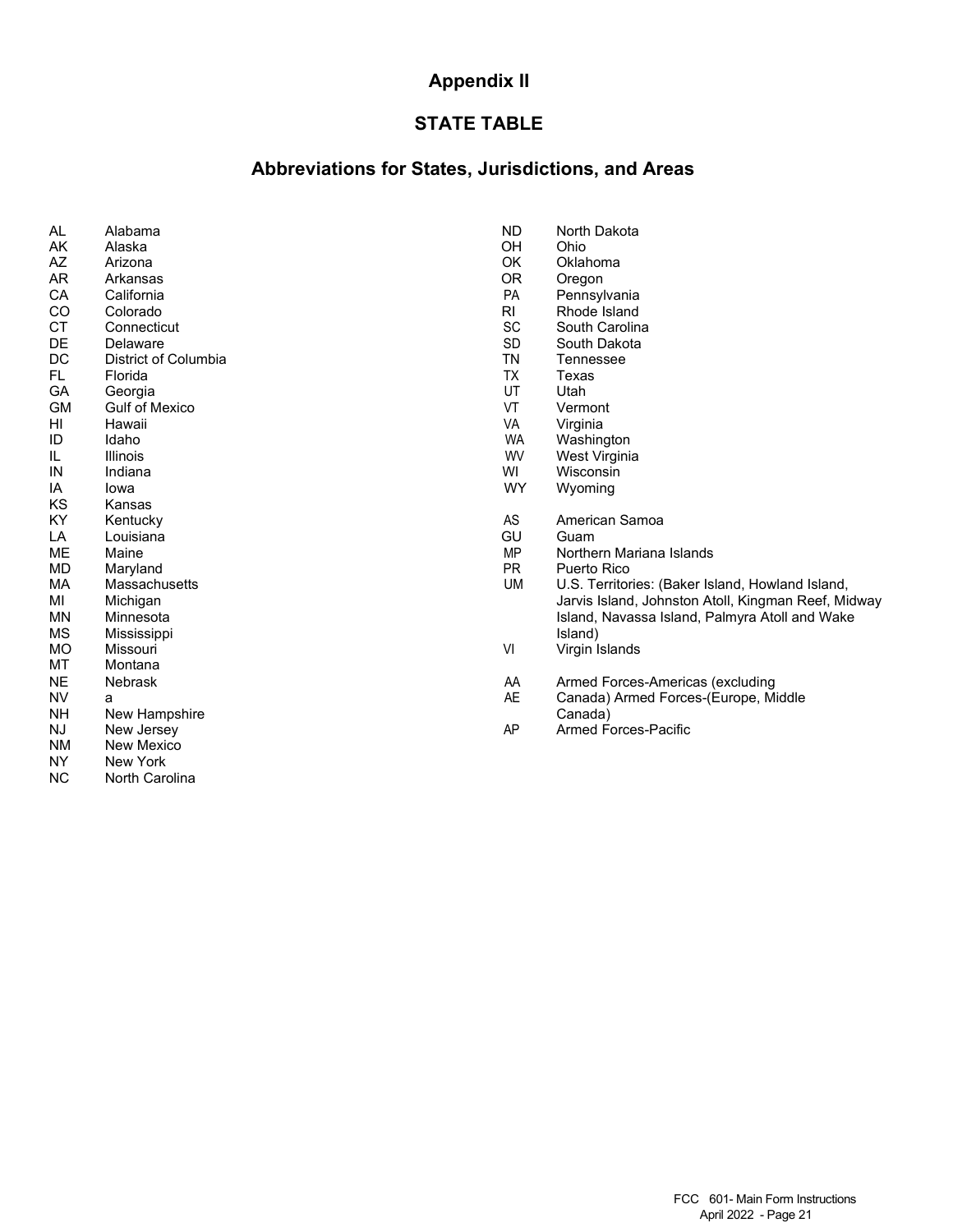# FCC 601 **FCC Application for Radio Service Authorization:** Approved by OMB **Main Form <b>Wireless Telecommunications Bureau** 3060 - 0798 **Public Safety and Homeland Security Bureau** See instructions for

public burden estimate

|     | 1) Radio Service Code:                                                               |                                                                                                     | 1a) Existing Radio Service Code:                                                                                                                                                                                                                                                                                                                        |                                    |                                            |
|-----|--------------------------------------------------------------------------------------|-----------------------------------------------------------------------------------------------------|---------------------------------------------------------------------------------------------------------------------------------------------------------------------------------------------------------------------------------------------------------------------------------------------------------------------------------------------------------|------------------------------------|--------------------------------------------|
|     | <b>General Information</b>                                                           |                                                                                                     |                                                                                                                                                                                                                                                                                                                                                         |                                    |                                            |
| 2)  | (Select only one) (<br>NE - New<br><b>MD</b> - Modification<br><b>AM</b> - Amendment | <b>RO</b> - Renewal Only<br><b>RM</b> - Renewal/Modification<br><b>CA</b> - Cancellation of License | <b>AU</b> - Administrative Update<br><b>WD</b> - Withdrawal of Application<br><b>RL</b> - Registered Location/Link                                                                                                                                                                                                                                      | <b>NT</b> - Required Notifications | <b>EX</b> - Requests for Extension of Time |
|     |                                                                                      |                                                                                                     | 3a) If this application is for a Special Temporary Authorization (STA), enter the code and attach the required<br>exhibit as described in the instructions. Otherwise enter 'N/A' (Not Applicable).                                                                                                                                                     |                                    | <u>)S N/A</u>                              |
| 3b) |                                                                                      |                                                                                                     | If this application is for Special Temporary Authority due to an emergency situation, enter 'Y'; otherwise enter 'N'.<br>Refer to Rule 1.915 for an explanation of situations considered to be an emergency.                                                                                                                                            |                                    | Yes No                                     |
| 4)  | currently on file with the FCC.                                                      |                                                                                                     | If this application is for an Amendment or Withdrawal, enter the file number of the pending application                                                                                                                                                                                                                                                 |                                    | <b>File Number</b>                         |
| 5)  |                                                                                      | or Administrative Update, enter the call sign of the existing FCC license.                          | If this application is for a Modification, Renewal Only, Renewal/Modification, Cancellation of License, .<br>If this is a request for Registered Location/Link, enter the FCC call sign assigned to the geographic license.                                                                                                                             |                                    | Call Sign                                  |
|     |                                                                                      | authorization expiration date (this item is optional).                                              | 6a) If this application is for a New, Amendment, Renewal Only, or Renewal/Modification, enter the requested                                                                                                                                                                                                                                             |                                    | MM<br><b>DD</b>                            |
|     |                                                                                      |                                                                                                     | 6b) If this application is for a Renewal Only or Renewal/Modification and the license is a geographic area license,<br>is the license used to provide service to customers $(C)$ , or is the license used for private business (internal)<br>purposes or to meet the licensee's public interest/public safety communications needs (P)?                 |                                    | $\underline{)C}$ $\underline{P}$           |
|     |                                                                                      |                                                                                                     | 7) Is this application "major" as defined in § 1.929 of the Commission's Rules when read in conjunction with the applicable<br>radio service rules found in Parts 22 and 90 of the Commission's Rules? (NOTE: This question only applies to<br>certain site-specific applications. See the instructions for applicability and full text of $\S$ 1.929). |                                    | Yes No                                     |
| 8)  |                                                                                      |                                                                                                     | Are attachments (other than associated schedules) being filed with this application?                                                                                                                                                                                                                                                                    |                                    | Yes No                                     |

#### **Fees, Waivers, and Exemptions**

| 9) Is the Applicant exempt from FCC application fees?                                                                                                                                      | Yes No        |
|--------------------------------------------------------------------------------------------------------------------------------------------------------------------------------------------|---------------|
| 10) Is the Applicant exempt from FCC regulatory fees?                                                                                                                                      | Yes No        |
| 11) Does this application include a request for a Waiver of the Commission's<br>Rule(s)? If 'Yes', attach an exhibit providing rule number(s) and explaining<br>circumstances.             | Yes No        |
| 12) Are the frequencies or parameters requested in this filing covered by grandfathered privileges,<br>previously approved by waiver, or functionally integrated with an existing station? | <u>Yes No</u> |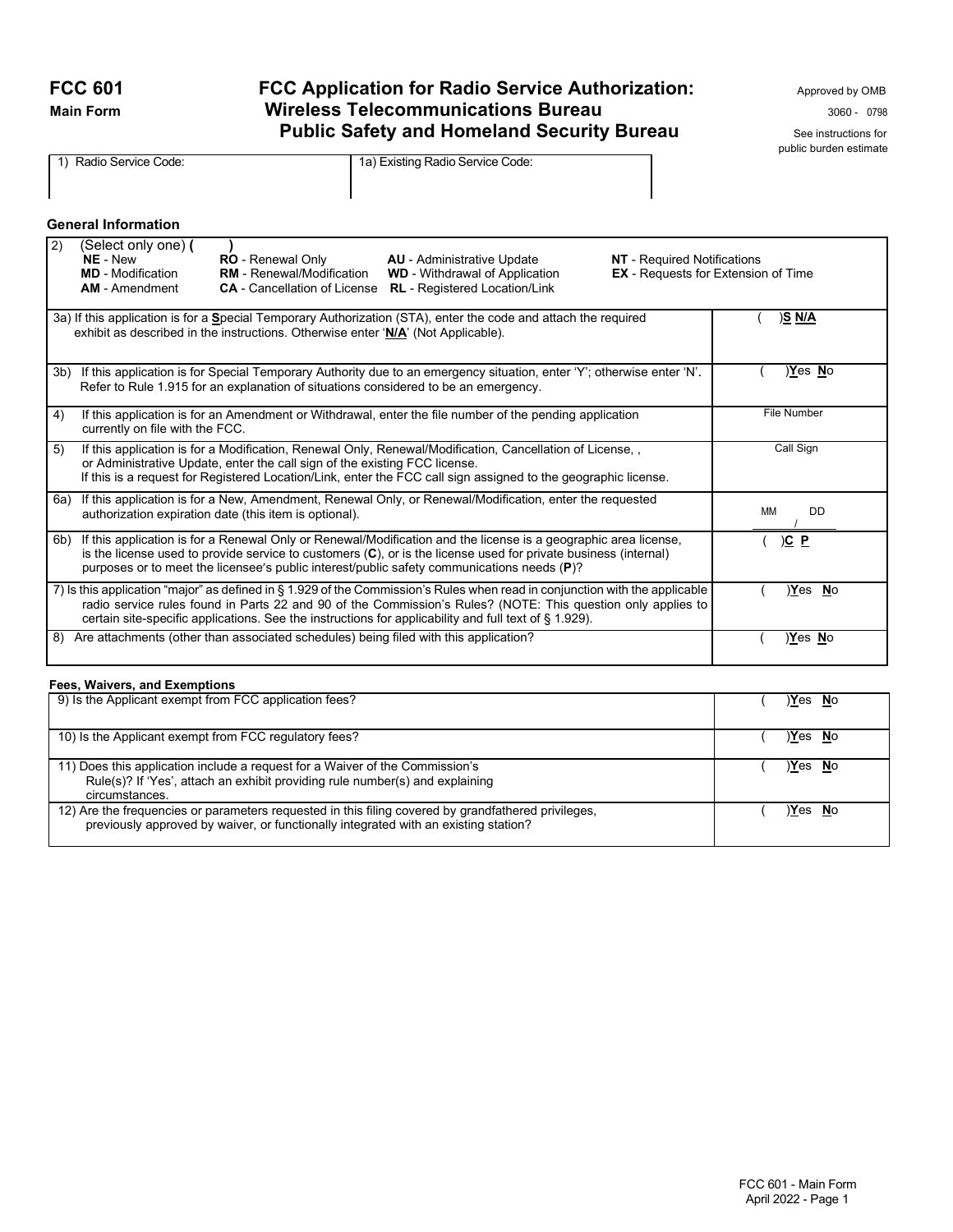#### **Applicant Information**

13) FCC Registration Number (FRN):

| 14) Applicant/Licensee Legal Entity Type: (Select One)                                                                                                                                                                                                |                              |               |                           |
|-------------------------------------------------------------------------------------------------------------------------------------------------------------------------------------------------------------------------------------------------------|------------------------------|---------------|---------------------------|
| )Unincorporated Association<br>)Individual<br>$\sqrt{2}$                                                                                                                                                                                              | Government Entity<br>)Trust  | Corporation ( | Limited Liability Company |
| )General Partnership ( )Limited Partnership ( )Limited Liability Partnership                                                                                                                                                                          |                              | )Consortium   |                           |
| Other:                                                                                                                                                                                                                                                |                              |               |                           |
| 15) If the Licensee name is being updated, is the update a result from the sale (or transfer of control) of the license(s)<br>to another party and for which proper Commission approval has not been received or proper notification not<br>provided? |                              |               | Yes)<br>No                |
| 16) First Name (if individual):                                                                                                                                                                                                                       | M <sub>1</sub><br>Last Name: |               | Suffix:                   |
| 17) Legal Entity Name (if other than individual):                                                                                                                                                                                                     |                              |               |                           |
| 18) Attention To:                                                                                                                                                                                                                                     |                              |               |                           |
| 19) P.O. Box:<br>And/Or                                                                                                                                                                                                                               | [20] Street Address:         |               |                           |
| 21) City:                                                                                                                                                                                                                                             |                              | 22) State:    | 23) Zip Code:             |
| 24) Telephone Number:                                                                                                                                                                                                                                 | 25) Fax:                     |               |                           |
| 26) E-Mail Address:                                                                                                                                                                                                                                   |                              |               |                           |

#### 27) **Demographics (Optional)**

| Race:                                      | Ethnicity:              | Gender: |
|--------------------------------------------|-------------------------|---------|
| )American Indian or Alaska Native          | )Hispanic or Latino     | )Male   |
| )Asian                                     | )Not Hispanic or Latino | )Female |
| )Black or African-American                 |                         |         |
| )Native Hawaiian or Other Pacific Islander |                         |         |
| )White                                     |                         |         |

#### **Real Party in Interest**

| $1.99411$ and $1.11111$                                                           |                                                              |  |
|-----------------------------------------------------------------------------------|--------------------------------------------------------------|--|
| 28) Name of Real Party in Interest of Applicant (If different from<br>Applicant): | 29) FCC Registration Number (FRN) of Real Party in Interest: |  |
|                                                                                   |                                                              |  |

#### **Contact Information** (If different from the Applicant)

| Check here if same as Applicant. |     |                     |            |               |         |
|----------------------------------|-----|---------------------|------------|---------------|---------|
| 30) First Name:                  |     | MI:                 | Last Name: |               | Suffix: |
|                                  |     |                     |            |               |         |
| 31) Company Name:                |     |                     |            |               |         |
| 32) Attention To:                |     |                     |            |               |         |
| 33) P.O. Box:                    | And | 34) Street Address: |            |               |         |
|                                  | /Or |                     |            |               |         |
| 35) City:                        |     |                     | 36) State: | 37) Zip Code: |         |
|                                  |     |                     |            |               |         |
| 38) Telephone Number:            |     |                     | 39) Fax:   |               |         |
|                                  |     |                     |            |               |         |
| 40) E-Mail Address:              |     |                     |            |               |         |
|                                  |     |                     |            |               |         |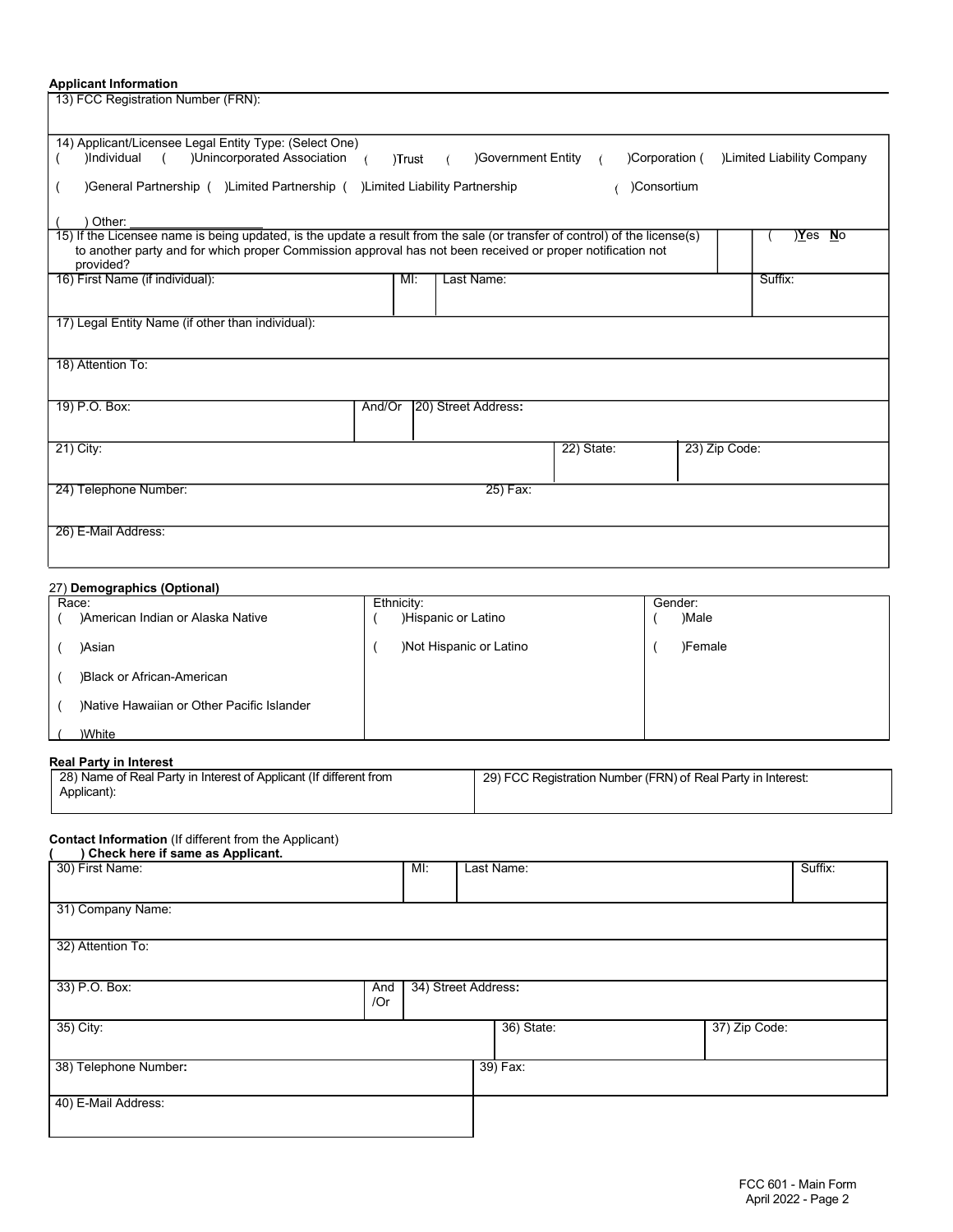#### **Regulatory Status**

| Common Carrier               | )Non-Common Carrier |         |                      |                                   |                                                                                                                                                                                                                      |  |                     |                                     |
|------------------------------|---------------------|---------|----------------------|-----------------------------------|----------------------------------------------------------------------------------------------------------------------------------------------------------------------------------------------------------------------|--|---------------------|-------------------------------------|
|                              |                     |         |                      | )Private, internal communications | <b>Broadcast Services</b>                                                                                                                                                                                            |  | <b>Band Manager</b> |                                     |
| <b>Type of Radio Service</b> |                     |         |                      |                                   |                                                                                                                                                                                                                      |  |                     |                                     |
|                              |                     |         |                      |                                   |                                                                                                                                                                                                                      |  |                     |                                     |
| )Fixed                       |                     |         |                      | <b>Satellite (sound)</b>          |                                                                                                                                                                                                                      |  |                     |                                     |
|                              |                     |         |                      |                                   |                                                                                                                                                                                                                      |  |                     |                                     |
|                              |                     | )Mobile | <b>Radiolocation</b> |                                   | 42) This filing is for authorization to provide the following type(s) of radio service (choose all that apply):<br>43) Does the Applicant propose to provide service interconnected to the public telephone network? |  |                     | <b>Broadcast Services</b><br>Yes No |

| 44) Is the Applicant a foreign government or the representative of any foreign government?                                                                                                                                                                                         | Yes No   |  |
|------------------------------------------------------------------------------------------------------------------------------------------------------------------------------------------------------------------------------------------------------------------------------------|----------|--|
| 45) Is the Applicant an alien or the representative of an alien?                                                                                                                                                                                                                   | Yes No   |  |
| 46) Is the Applicant a corporation organized under the laws of any foreign government?                                                                                                                                                                                             | $Yes$ No |  |
| 47) Is the Applicant a corporation of which more than one-fifth of the capital stock is owned of record or voted by aliens or<br>their representatives, or by a foreign government or representative thereof, or by any corporation organized under the laws of a foreign country? | $Yes$ No |  |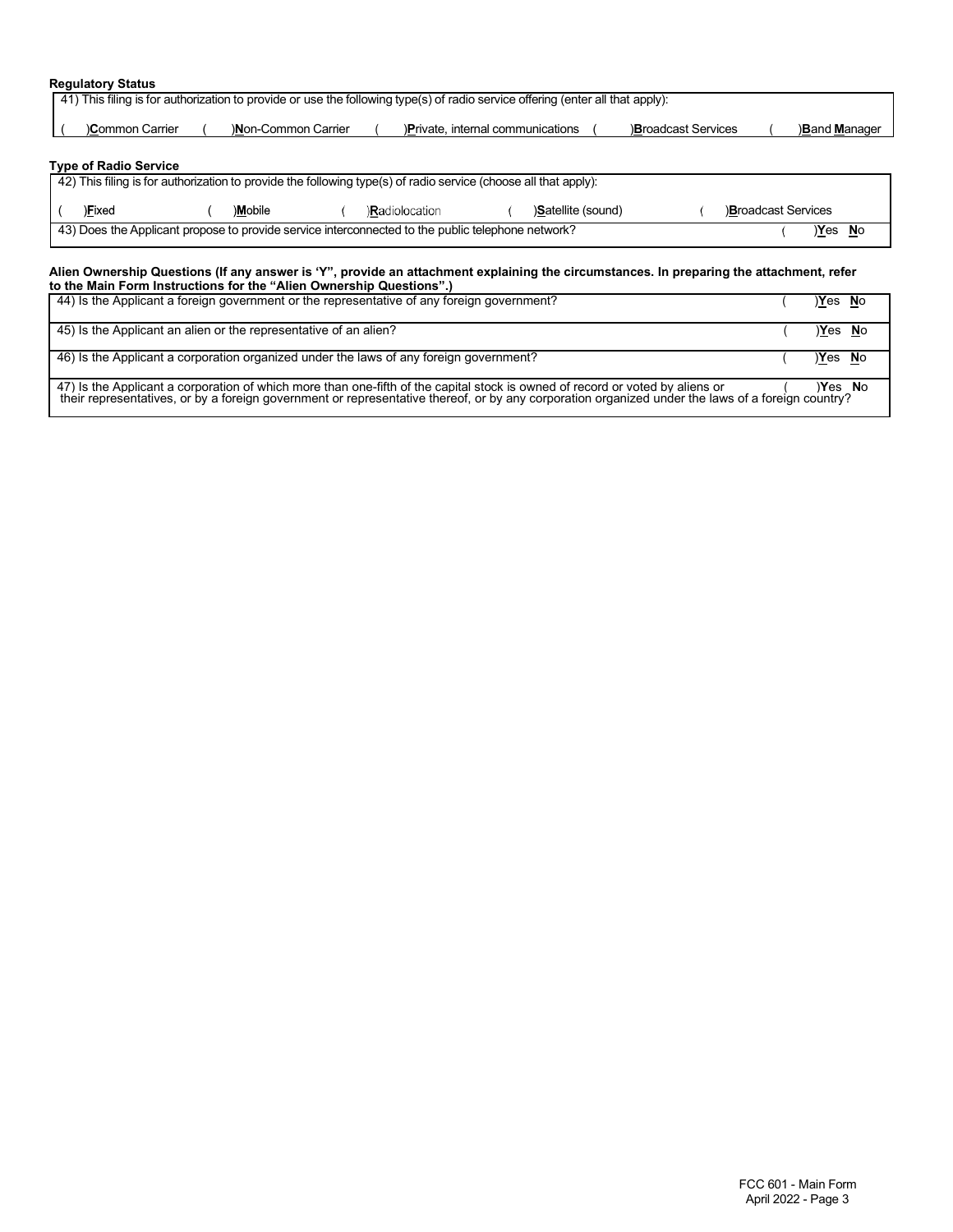| 48a) Is the Applicant directly or indirectly controlled by any other corporation of which more than one-fourth of the capital stock (<br>) Yes No is<br>owned of record or voted by aliens or their representatives, or by a foreign government or representative thereof, or by any<br>corporation organized under the laws of a foreign country?                                                                                                                                                                                                                                                                                                                                                             |
|----------------------------------------------------------------------------------------------------------------------------------------------------------------------------------------------------------------------------------------------------------------------------------------------------------------------------------------------------------------------------------------------------------------------------------------------------------------------------------------------------------------------------------------------------------------------------------------------------------------------------------------------------------------------------------------------------------------|
| 48b) If the answer to 47 or 48a is 'Y' select one of the choices below.                                                                                                                                                                                                                                                                                                                                                                                                                                                                                                                                                                                                                                        |
| The Applicant is exempt from the provisions of Section 310(b).                                                                                                                                                                                                                                                                                                                                                                                                                                                                                                                                                                                                                                                 |
| It is not necessary to file a petition for declaratory ruling if the Applicant includes in the attachment required by Item 47 or Item 48a a showing<br>that the requested license(s) is exempt from the provisions of Section 310(b).                                                                                                                                                                                                                                                                                                                                                                                                                                                                          |
| The Applicant has received a declaratory ruling(s) approving its foreign ownership, and the application involves only the acquisition of additional<br>spectrum for the provision of a wireless service in a geographic coverage area for which the Applicant has been previously authorized.                                                                                                                                                                                                                                                                                                                                                                                                                  |
| If checked, include in the attachment required by Item 47 or Item 48a the citation(s) of the applicable declaratory ruling(s) by DA/FCC number,<br>the FCC Record citation, if available, release date, and a statement that there has been no change in the foreign ownership of the Applicant<br>since the issuance of its ruling.                                                                                                                                                                                                                                                                                                                                                                           |
| The Applicant: (i) has received a declaratory ruling(s) approving its foreign ownership, but is not able to make the certification specified<br>immediately above; or (ii) is an "affiliate" of a Licensee or Lessee/Sublessee that received a declaratory ruling(s) under 47 CFR § 1.5000(a) and<br>is relying on the affiliate's ruling for purposes of filing this application as permitted under the affiliate's ruling and 47 CFR $\S$ 1.5004(b)                                                                                                                                                                                                                                                          |
| If checked, and if the Applicant received its declaratory ruling(s) on or after August 9, 2013, include in the attachment required by Item 47 or<br>Item 48a the citation(s) of the Applicant's declaratory ruling(s) by DA/FCC number, the FCC Record citation, if available, release date, and a<br>statement that the Applicant is in compliance with the terms and conditions of its ruling and with the Commission's Rules.                                                                                                                                                                                                                                                                               |
| If checked, and if the Applicant received its declaratory ruling(s) prior to August 9, 2013, include in the attachment required by Item 48a a copy<br>of a petition for declaratory ruling filed contemporaneously with the Commission to extend the Applicant's existing ruling(s) to cover the same<br>radio service(s) and geographic coverage area(s) involved in the application. Alternatively, the Applicant may request a new declaratory<br>ruling pursuant to Section 1.5000(a) of the Commission's Rules, 47 CFR § 1.5000 (a). Petitions for declaratory ruling may be filed electronically<br>on the Internet through the International Bureau Filing System (IBFS) (with a copy attached hereto). |
| If checked, and if the Applicant is relying on an affiliate's ruling for purposes of filing this application, include in the attachment required by Item<br>47 or Item 48a the citation(s) of the applicable declaratory ruling(s) by DA/FCC number, the FCC Record citation, if available, release date, and<br>a statement that the Applicant is in compliance with the terms and conditions of the named affiliate's ruling and with the Commission's Rules.<br>The Applicant must also include a certification of compliance signed by the named affiliate or other qualified entity as specified in 47 CFR §<br>1.5004(b). See Main Form Instructions for Items 47 or 48a, as applicable.                 |
| The Applicant has not received a declaratory ruling approving its foreign ownership and is requesting a declaratory ruling under 47 CFR §<br>1.5004(b) in a petition filed contemporaneously with the Commission.                                                                                                                                                                                                                                                                                                                                                                                                                                                                                              |
| If checked, include in the attachment required by Item 47 or 48a a copy of the petition for declaratory ruling filed contemporaneously with the<br>Commission pursuant to 47 CFR § 1.5004(b). Petitions for declaratory ruling may be filed electronically on the Internet through the International<br>Bureau Filing System (IBFS) (with a copy attached hereto).                                                                                                                                                                                                                                                                                                                                             |
|                                                                                                                                                                                                                                                                                                                                                                                                                                                                                                                                                                                                                                                                                                                |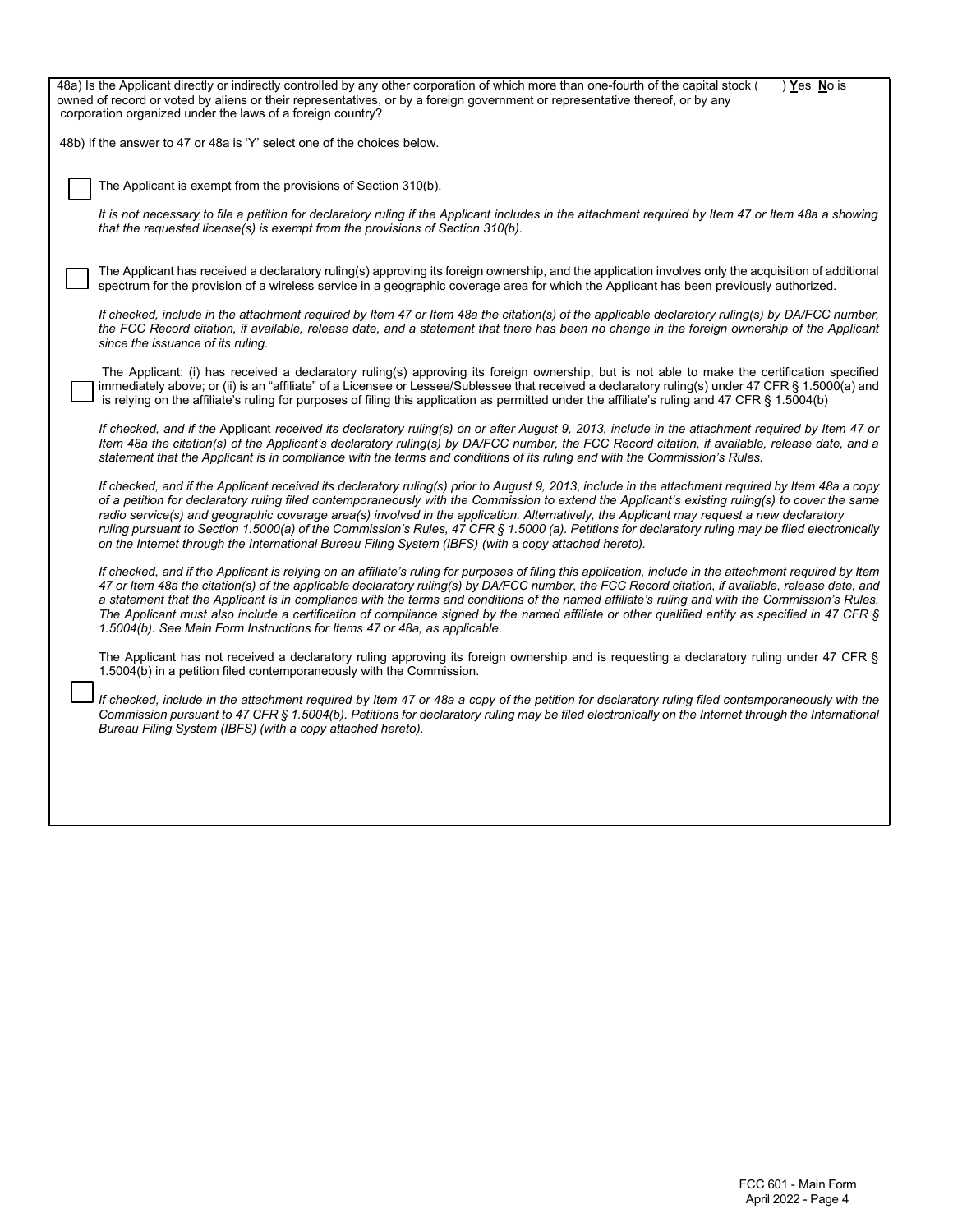| <b>Basic Qualification Questions</b>                                                                                                                                                                                                                                                          |  |        |          |  |  |
|-----------------------------------------------------------------------------------------------------------------------------------------------------------------------------------------------------------------------------------------------------------------------------------------------|--|--------|----------|--|--|
| 49) Has the Applicant or any party to this application had any FCC station authorization, license or construction<br>permit revoked or had any application for an initial, modification or renewal of FCC station authorization, license, or construction<br>permit denied by the Commission? |  | Yes No |          |  |  |
| 50) Has the Applicant or any party to this application, or any party directly or indirectly controlling the Applicant,<br>ever been convicted of a felony by any state or federal court?                                                                                                      |  | Yes No |          |  |  |
| 51) Has any court finally adjudged the Applicant or any party directly or indirectly controlling the Applicant quilty of unlawfully<br>monopolizing or attempting unlawfully to monopolize radio communication, directly or indirectly, through control of                                    |  | Yes No |          |  |  |
| manufacture or sale of radio apparatus, exclusive traffic arrangement, or any other means or unfair methods of competition?                                                                                                                                                                   |  |        |          |  |  |
| If the answer to any of 49-51 is 'Y', attach an exhibit explaining the circumstances.                                                                                                                                                                                                         |  |        |          |  |  |
| <b>Aeronautical Advisory Station (Unicom) Certification</b>                                                                                                                                                                                                                                   |  |        |          |  |  |
| 52) () l certify that the station will be located on property of the airport to be served, and, in cases where the airport does not have a control                                                                                                                                            |  |        |          |  |  |
| tower, RCO, or FAA flight service station, that I have notified the owner of the airport and all aviation service organizations located at the airport<br>within ten days prior to application.                                                                                               |  |        |          |  |  |
|                                                                                                                                                                                                                                                                                               |  |        |          |  |  |
| Broadband Radio Service and Educational Broadband Service Cable Cross-Ownership                                                                                                                                                                                                               |  |        |          |  |  |
| 53a) Will the requested facilities be used to provide multichannel video programming service?                                                                                                                                                                                                 |  | Yes No |          |  |  |
| 53b) If the answer to question 53a is 'Y', does the Applicant operate, control or have an attributable interest                                                                                                                                                                               |  |        | )Yes No  |  |  |
| (as defined in 47 CFR § 27.1202) in a cable television system whose franchise<br>area is located within the geographic service area of the requested facilities?                                                                                                                              |  |        |          |  |  |
|                                                                                                                                                                                                                                                                                               |  |        |          |  |  |
| Note: If the answer to question 53b is 'Y', attach an exhibit explaining how the Applicant complies with 47 CFR § 27.1202 or justifying a                                                                                                                                                     |  |        |          |  |  |
| waiver of that rule. If a waiver of the Commission Rule(s) is being requested, Item 11a must be answered 'Y'.                                                                                                                                                                                 |  |        |          |  |  |
| <b>Broadband Radio Service and Educational Broadband Service (Part 27)</b>                                                                                                                                                                                                                    |  |        |          |  |  |
| 54) (For EBS only) Does the Applicant comply with the programming requirements contained in 47 CFR § 27.1203?                                                                                                                                                                                 |  | Yes No |          |  |  |
|                                                                                                                                                                                                                                                                                               |  |        |          |  |  |
| Note: If the answer to item 54 is 'N', attach an exhibit explaining how the Applicant complies with 47 CFR § 27.1203 of the Commission's Rules<br>or justifying a waiver of that rule. If a waiver of the Commission Rule(s) is being requested, Item 11a must be answered 'Y'.               |  |        |          |  |  |
| 55) (For BRS and EBS) Does the Applicant comply with 47 CFR §§ 27.50, 27.55, and 27.1221?                                                                                                                                                                                                     |  |        | $Yes$ No |  |  |
| Note: If the answer to item 55 is 'N', attach an exhibit justifying a waiver of that rule(s). If a waiver of the Commission Rule(s) is being requested,                                                                                                                                       |  |        |          |  |  |

#### **For Applicants Who Participated in an Auction**

| ; the Applicant a<br>юő<br>quall | s partnership <sup>.</sup><br>alifvino<br>ural<br>wireless<br>rural wireless partners<br>'nıp<br>winc<br>membe ا<br>Ωľ<br>⊣<br><b>U</b><br>. | Yes <sup></sup> | <b>NC</b> |
|----------------------------------|----------------------------------------------------------------------------------------------------------------------------------------------|-----------------|-----------|
|                                  |                                                                                                                                              |                 |           |

**Note: If the answer to item 56 is 'Y',** attach an exhibit listing all members of the qualifying rural wireless partnership, including their FRN numbers.

**For Renewal Applicants**

#### 57) **Operation/Performance Requirement Certification**

| [For a site-based license]: Applicant certifies that it is continuing to operate consistent with its most recently filed<br>construction notification (or most recent authorization, if no construction notification was required).                                                                                                                                                                                                                                                                                                                                                                                                                                                                                                                                                             | Yes No |
|-------------------------------------------------------------------------------------------------------------------------------------------------------------------------------------------------------------------------------------------------------------------------------------------------------------------------------------------------------------------------------------------------------------------------------------------------------------------------------------------------------------------------------------------------------------------------------------------------------------------------------------------------------------------------------------------------------------------------------------------------------------------------------------------------|--------|
| [For a geographic license, commercial service - licensee in its initial license term with an interim performance<br>requirement]: Applicant certifies that it has met its interim performance requirement, that over the portion of the license<br>term following the interim performance requirement, it continues to use its facilities to provide at least the level of service<br>required by its interim performance requirement, it has met its final performance requirement, and it continues to use its<br>facilities to provide at least the level of service required by its final performance requirement through the end of the license<br>term.                                                                                                                                   | Yes No |
| [For a geographic license, commercial service - licensee in its initial license term with no interim performance<br>requirement]: Applicant certifies that it has met its final performance requirement and it continues to use its facilities to<br>provide at least the level of service required by its final performance requirement through the end of the license term. [Note:<br>licensee must provide a showing demonstrating that the final performance requirement has been met, either separately in a<br>timely application for notification of completion of construction, or as part of its renewal application, depending on the radio<br>service.]                                                                                                                              | Yes No |
| [For a geographic license, commercial service - licensee in any subsequent term]: Applicant certifies that it<br>continues to use its facilities to provide at least the level of service required by its final performance requirement through<br>the end of any subsequent license terms.                                                                                                                                                                                                                                                                                                                                                                                                                                                                                                     | Yes No |
| [For a geographic license, private systems - licensee in its initial license term with an interim performance<br>requirement]: Applicant certifies that it has met its interim performance requirement, that over the portion of the license<br>term following the interim performance requirement, it continues to use its facilities to further its private business or public<br>interest/public safety communications needs at or above the level required to meet its interim performance requirement, it<br>has met its final performance requirement, and it continues to use its facilities to provide at least the level of operation<br>required by its final performance requirement through the end of the license term.                                                            | Yes No |
| [For a geographic license, private systems - licensee in its initial license term with no interim performance<br>requirement]: Applicant certifies that it has met its final performance requirement, it continues to use its facilities to further<br>its private business or public interest/public safety communications needs, and it continues to use its facilities to provide at<br>least the level of operation required by its final performance requirement through the end of the license term. [Note: licensee<br>must provide a showing demonstrating that the final performance requirement has been met, either separately in a timely<br>application for notification of completion of construction, or as part of its renewal application, depending on the radio<br>service.] | Yes No |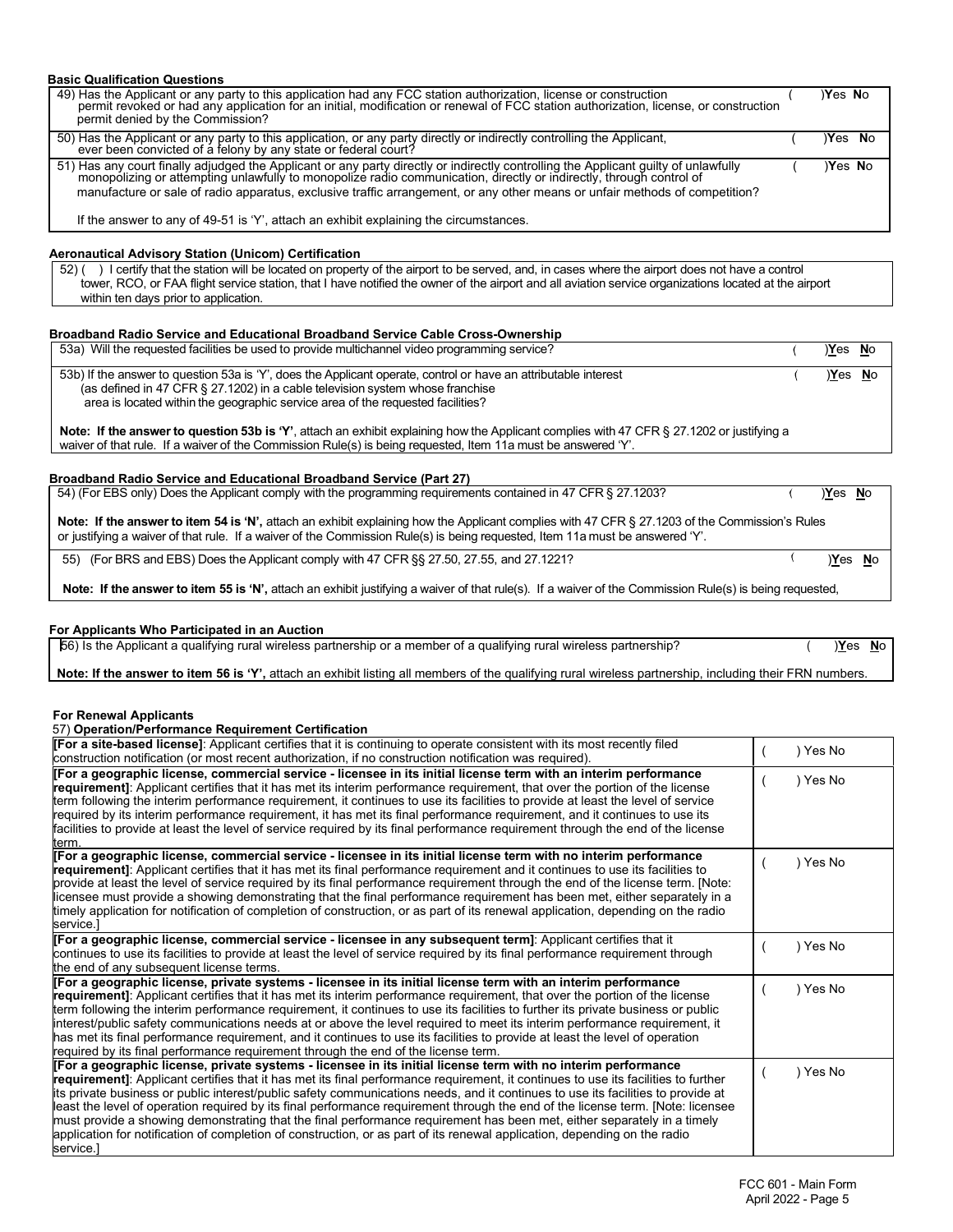| [For a geographic license, private systems - licensee in any subsequent term]: Applicant certifies that it continues to use<br>its facilities to further its private business or public interest/public safety communications needs at or above the level required<br>to meet its final performance requirement through the end of any subsequent license terms.                                           | Yes No |
|------------------------------------------------------------------------------------------------------------------------------------------------------------------------------------------------------------------------------------------------------------------------------------------------------------------------------------------------------------------------------------------------------------|--------|
| For a partitioned or disaggregated license without a performance requirement, for the first renewal application<br>filed after October 1, 2020: Applicant certifies that the partitioned and/or disaggregated license that is the subject of this<br>renewal application has no separate performance requirement and that this is the first renewal of this license filed<br>subsequent to October 1, 2020 | Yes No |
| [For a partitioned or disaggregated license without a performance requirement, for any subsequent renewal filings]:<br>Applicant certifies that it continues to use its facilities to provide service or to further the applicant's private business or public<br>interest/public safety needs.                                                                                                            | Yes No |

58) **Discontinuance of Service Certification** [same for all]

| Applicant certifies that no permanent discontinuance of service or operation, as applicable, occurred during its current | Yes No |
|--------------------------------------------------------------------------------------------------------------------------|--------|
| license term.                                                                                                            |        |

**Note: If the response to either item 57 or item 58 is 'N'**, attach an exhibit that demonstrates that over the course of the license term, the Applicant provided and continues to provide service to the public, or operated and continues to operate the license to meet the Applicant's private business or public interest/public safety communications needs. This exhibit must include a detailed description of the Applicant's provision of service or, when allowed under the relevant service rules or pursuant to waiver, use of the spectrum for private business or public interest/public safety communications needs, during the entire license period and address, as applicable: 1) the level and quality of service provided by the applicant (e.g., the population served, the area served, the number of subscribers, the services offered); (2) the date service commenced, whether service was ever interrupted, and the duration of any interruption or outage; (3) the extent to which service is provided to rural areas; (4) the extent to which service is provided to qualifying tribal land as defined in 47 CFR § 1.2110(e)(3)(i); and (5) any other factors associated with the level of service to the public. The licensee may note in its exhibit: 1) any grant(s) of waiver or extension of a performance deadline or license renewal subject to meeting a performance requirement; or 2) if the final performance deadline and/or expiration date for the license accelerated because the licensee did not meet an interim performance requirement.

**Note: If the response to item 59 is 'N'**, attach an exhibit explaining the circumstances and demonstrating why Applicant's license should be renewed.

#### **General Certification Statements**

|          | The Applicant waives any claim to the use of any particular frequency or of the electromagnetic spectrum as against the regulatory power of the United States<br>because of the previous use of the same, whether by license or otherwise, and requests an authorization in accordance with this application.                                                                                                                                                                                                                                                                                                                                                                                                                                                            |
|----------|--------------------------------------------------------------------------------------------------------------------------------------------------------------------------------------------------------------------------------------------------------------------------------------------------------------------------------------------------------------------------------------------------------------------------------------------------------------------------------------------------------------------------------------------------------------------------------------------------------------------------------------------------------------------------------------------------------------------------------------------------------------------------|
| 2)       | The Applicant certifies that grant of this application would not cause the Applicant to be in violation of any pertinent cross-ownership or attribution rules.*<br>*If the Applicant has sought a waiver of any such rule in connection with this application, it may make this certification subject to the outcome of the waiver request.                                                                                                                                                                                                                                                                                                                                                                                                                              |
| 3)       | The Applicant certifies that all statements made in this application and in the exhibits, attachments, or documents incorporated by reference are material, are part<br>of this application, and are true, complete, correct, and made in good faith.                                                                                                                                                                                                                                                                                                                                                                                                                                                                                                                    |
| 4)       | The Applicant certifies that neither the Applicant nor any other party to the application is subject to a denial of Federal benefits pursuant to § 5301 of the Anti-Drug Abuse<br>Act of 1988, 21 U.S.C. § 862, because of a conviction for possession or distribution of a controlled substance. This certification does not apply to applications filed in<br>services exempted under § 1.2002(c) of the rules, 47 CFR § 1.2002(c). See 47 CFR § 1.2002(b) for the definition of "party to the application" as used in this certification.                                                                                                                                                                                                                             |
| 5)       | The Applicant certifies that it either (1) has current required ownership data on file with the Commission, (2) is filing updated ownership data simultaneously with<br>this application, or (3) is not required to file ownership data under the Commission's Rules.                                                                                                                                                                                                                                                                                                                                                                                                                                                                                                    |
| 6)       | The Applicant certifies that the facilities, operations, and transmitters for which this authorization is hereby requested are either: (1) categorically excluded from routine<br>environmental evaluation for RF exposure as set forth in 47 CFR § 1.1307(b); or, (2) have been found not to cause human exposure to levels of radiofrequency radiation<br>in excess of the limits specified in 47 CFR §§ 1.1310 and 2.1093; or, (3) are the subject of one or more Environmental Assessments filed with the Commission.                                                                                                                                                                                                                                                |
| <b>7</b> | The Applicant certifies that it has reviewed the appropriate Commission Rules defining eligibility to hold the requested license(s), and is eligible to hold the<br>requested license(s).                                                                                                                                                                                                                                                                                                                                                                                                                                                                                                                                                                                |
| 8)       | The Applicant certifies that it is not in default on any payment for Commission licenses and that it is not delinguent on any non-tax debt owed to any federal agency.                                                                                                                                                                                                                                                                                                                                                                                                                                                                                                                                                                                                   |
| 9)       | The Applicant certifies that the Applicant and all of the related individuals and entities required to be disclosed on this application and FCC Form 602 (FCC Ownership<br>Disclosure Information for the Wireless Telecommunications Services) are not person(s) who have been, for reasons of national security, barred by any agency of the<br>Federal Government from bidding on a contract, participating in an auction, or receiving a grant. This certification applies only to applications for licenses for spectrum<br>that is required by Sections 6103, 6401-6403 of the Middle Class Tax Relief and Job Creation Act of 2012, codified at 47 U.S.C. §§ 309, 1413, 1451-1452, to be assigned<br>by a system of competitive bidding under 47 U.S.C. § 309(j). |